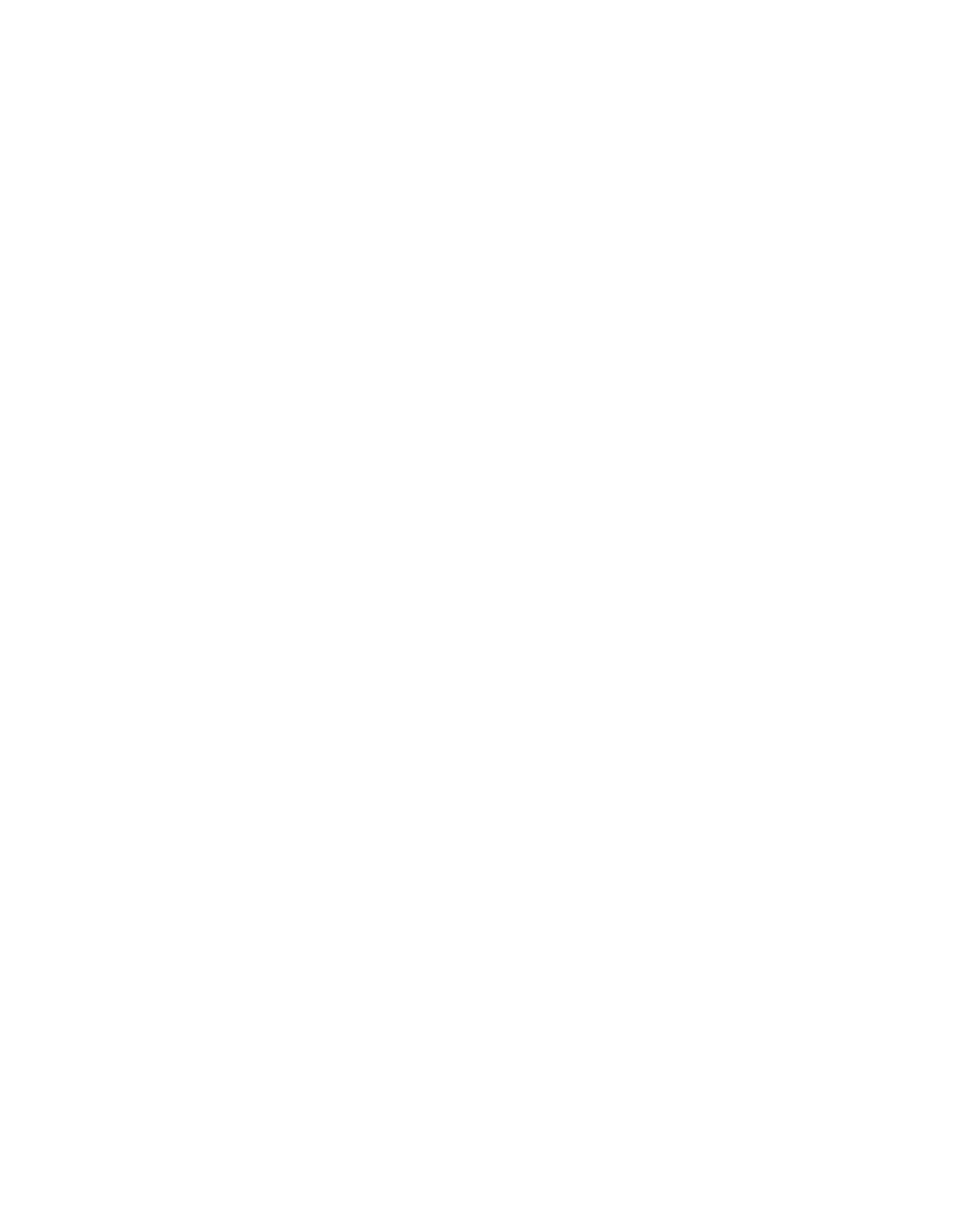| <b>Book</b>   | <b>Policy Manual</b>  |
|---------------|-----------------------|
| Section       | 0000 Bylaws Templates |
| Title         | <b>DEFINITIONS</b>    |
| Code          | 1Rpo0100              |
| <b>Status</b> |                       |
| Adopted       | March 17, 2003        |
| Last Revised  | April 22, 2019        |

## 0100 - **DEFINITIONS**

Whenever the following items are used in these (x<sup>-</sup>) bylaws and policies () bylaws, policies and administrative guidelines, they shall have the meaning set forth below:

## **Administrative Guideline**

A statement, based on policy, usually written, which outlines and/or describes the means by which a policy should be implemented and which provides for the management cycle of planning, action, and assessment or evaluation.

#### **Agreement**

A collectively negotiated contract with a recognized bargaining unit.

### **Apps and Services**

Apps and services are software (i.e., computer programs) that support the interaction of wireless communication devices (as defined in Bylaw 0100) over a network, or client-server applications in which the user interface runs in a web browser. Apps and services are used to communicate/transfer information/data that allow students to perform actions/tasks that assist them in attaining educational achievement goals/objectives, enable staff to monitor and assess their students' progress, and allow staff to perform other tasks related to their employment. Apps and services also are used to facilitate communication to, from and among and between, staff, students, and parents, Board members and/or other stakeholders and members of the community.

#### **Board**

The Board of Education.

## **Board Meeting**

Any gathering which is attended by or open to all of the members of the Board, held with the intent on the part of the members of the body present to discuss or act as a unit upon the specific public business of that body.

## **Bylaw**

Rule of the Board for its own governance.

#### **Classified or Support Employee**

An employee who provides support to the District's program and whose position does not require a professional certificate.

### **District**

The School District.

## **Due Process**

Procedural due process requires prior knowledge (a posted discipline code), notice of offense (accusation), and the opportunity to respond.

Procedural due process may require consideration of statutorily mandated factors, right to counsel and/or confrontation or cross examination of witnesses, depending upon the situation.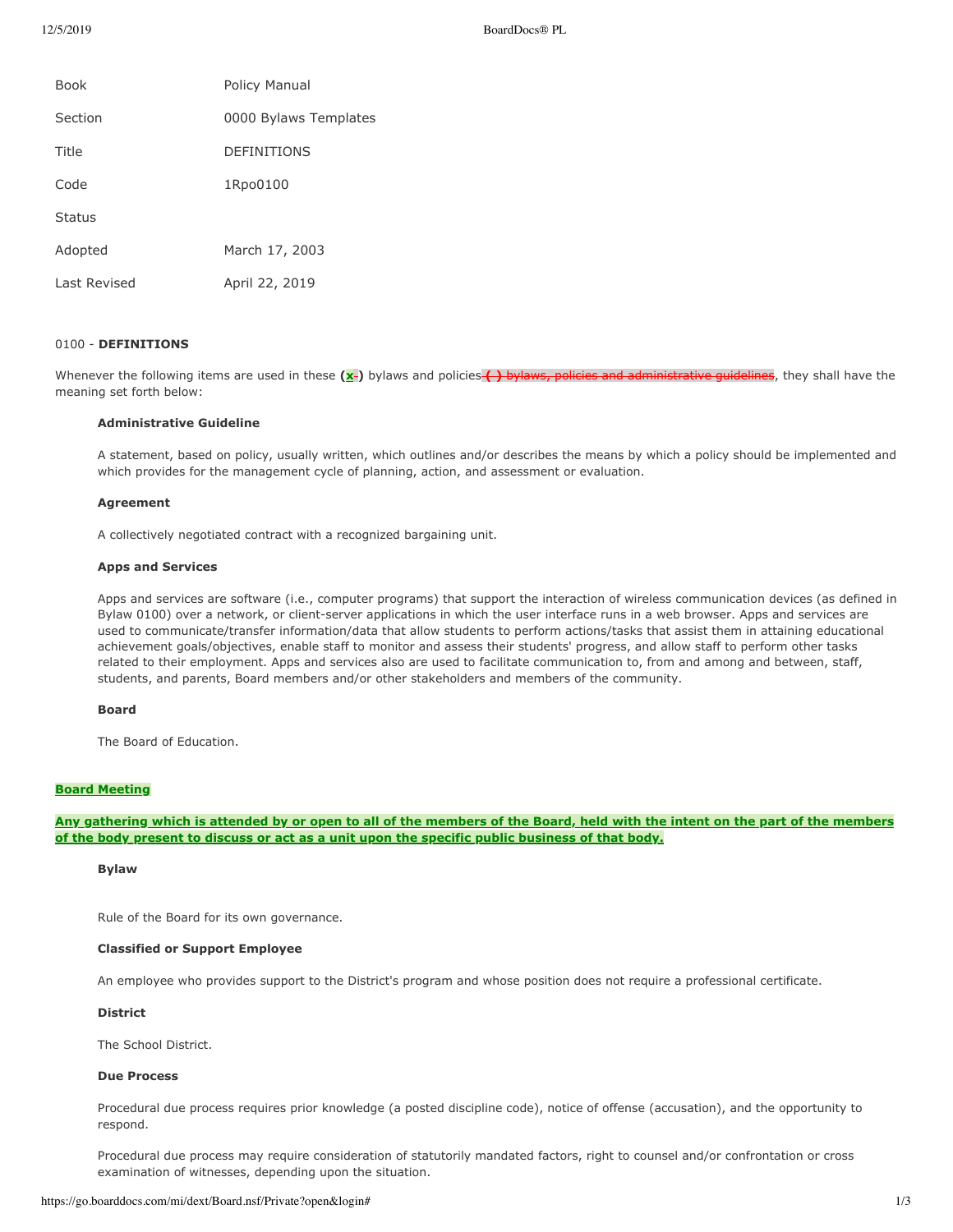### **Family Member**

"Family member" means a person's spouse or spouse's sibling or child; a person's sibling or sibling's spouse or child; a person's child or child's spouse; or a person's parent or parent's spouse, and includes these relationships as created by adoption, quardianship, or marriage. (See also Bylaw 0144.3 regarding conflicts of interest)

### **Full Board**

Authorized number of voting members entitled to govern the District.

#### **Information Resources**

The Board defines Information Resources to include any data/information in electronic, audio-visual or physical form, or any hardware or software that makes possible the storage and use of data/information. This definition includes but is not limited to electronic mail, voice mail, social media, text messages, databases, CD-ROMs/DVDs, web sites, motion picture film, recorded magnetic media, photographs, digitized information, or microfilm. This also includes any equipment, computer facilities, or online services used in accessing, storing, transmitting or retrieving electronic communications.

#### **May**

This word is used when an action by the Board or its designee is permitted but not required.

#### **Meeting**

ich is attended by or open to all of the me discuss or act as a unit upon the specific public business of that body.

#### **Parent**

The natural or adoptive parents or individuals with a valid power of attorney for the care and custody of the student for purposes other than educational placement. Parent also refers to any individual appointed by the State or court as a legal quardian or custodian for the student. Both parents will have equal access to records and rights regarding the student's education absent a court order restricting such rights.

## **Personal Communication Devices**

Personal communication devices ("PCDs") include computers, laptops, tablets, e-readers, cellular/mobile phones, smartphones, (x-) telephone paging devices (e.g., beepers or pagers),  $(\mathbf{x})$  and/or other web-enabled devices of any type.

### **Policy**

A general, written statement by the governing Board which defines its expectations or position on a particular matter and authorizes appropriate action that must or may be taken to establish and/or maintain those expectations.

### **President**

The chief executive officer of the Board of Education. (See Bylaw 0171.1)

#### **Principal**

The educational leader and head administrator of one (1) or more District schools or programs, as designated by the Board of Education. The Principal must hold an appropriate school administrator certificate or permit. The Principal is responsible for the supervision of the school or program consistent with Board policy and directives of the Superintendent and may delegate responsibility to subordinates as appropriate.

#### **Professional Staff Member**

An employee who implements or supervises one (1) or more aspects of the District's program and whose position requires a professional credential from the State.

### **Relative**

The mother, father, *guardian*, sister, brother, spouse, parent of spouse, child, grandparents, grandchild, or dependent in the immediate household as defined in the negotiated, collectively-bargained agreement.

### **Secretary**

The chief clerk of the Board of Education. (See Bylaw 0171.3)

#### **Shall**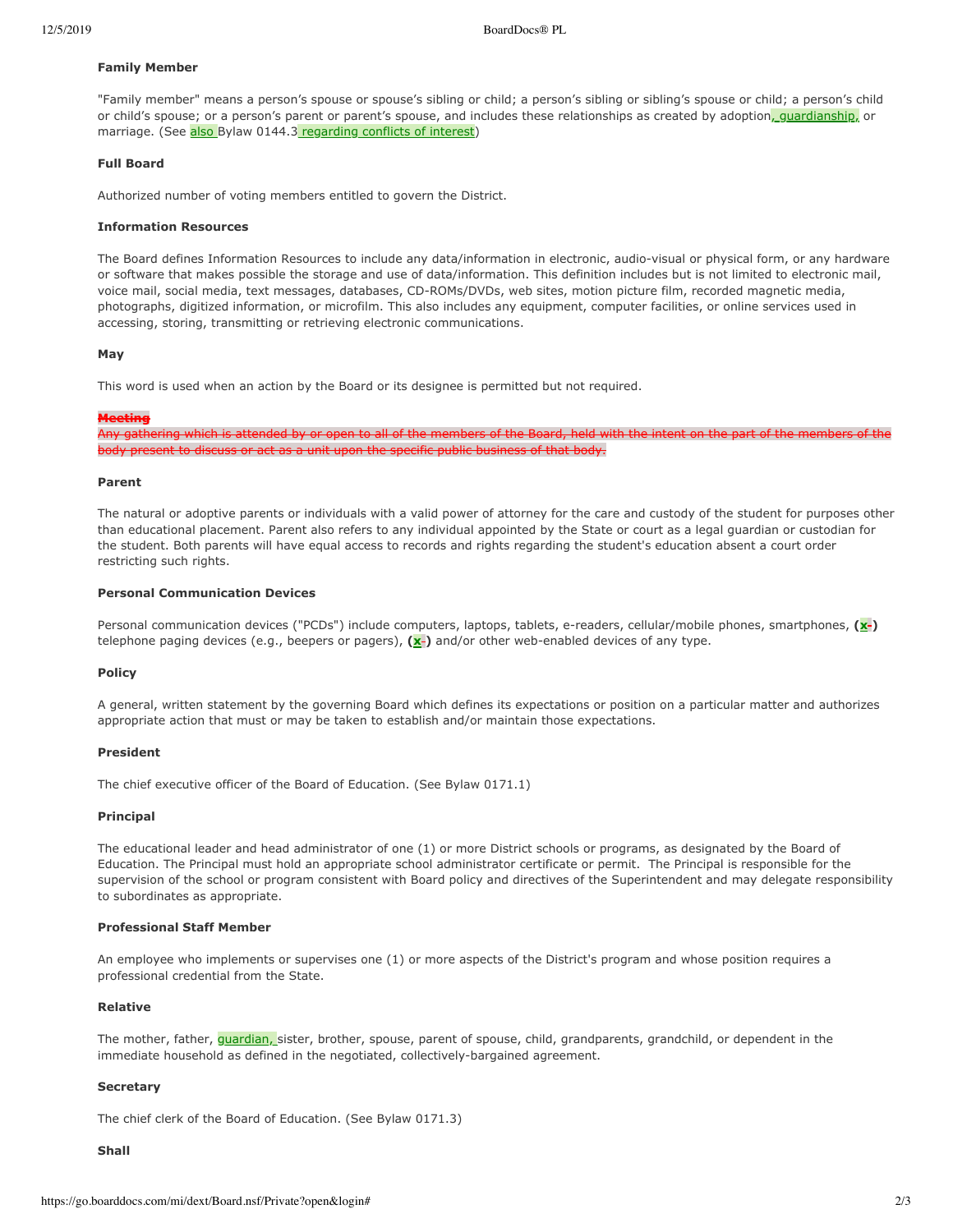This word is used when an action by the Board or its designee is required. (The word "will" or "must" also signifies a required action.)

#### **Social Media**

Social media are online platforms where users engage one another and/or share information and ideas through text, video, or pictures. Social media consists of any form of online publication or presence that allows interactive communication, including, but not limited to, text messaging, instant messaging, websites, web logs ("blogs"), wikis, online forums (e.g., chat rooms), virtual worlds, and social networks. Examples of social media include, but are not limited to, Facebook, Facebook Messenger, Google Hangouts, Twitter, LinkedIn, YouTube, Flickr, Instagram, Pinterest, Skype, and Facetime. Social media does not include sending or receiving e-mail through the use of District-issued e-mail accounts. Apps and web services shall not be considered social media unless they are listed on the District's website as District-approved social media platforms/sites.

### **Student**

A person who is officially enrolled in a school or program of the District.

### **Superintendent**

The chief executive officer of the School District responsible to supervise all programs and staff of the District and to implement Board policy and follow Board directives. Consistent with Board policies and directives. The Superintendent must hold an appropriate school administrator certificate or permit. \_Consistent with Board policies and directives, the Superintendent may delegate responsibility to subordinates as appropriate.

#### **Technology Resources**

The Board defines Technology Resources to include computers, laptops, tablets, e-readers, cellular/mobile telephones, smartphones, web-enabled devices, video and/or audio recording equipment, projectors, software and operating systems that work on any device, copy machines, printers and scanners, information storage devices (including mobile/portable storage devices such as external hard drives, CDs/DVDs, USB thumb drives and memory chips), the computer network, Internet connection, and online educational services and apps.

### **Treasurer**

The Treasurer of the Board of Education. chief financial officer of the District. (See Bylaw 0171.4)

#### **Vice-President**

The Vice-President of the Board of Education. (See Bylaw 0171.2)

### **Voting**

A vote at a meeting of the Board of Education. Except to accommodate the absence of any member of the Board due to military duty, Board members must be physically present to have their vote officially recorded in the Board minutes. (x-) FOPTIONAL LANGUAGE] unless the Board member has notified the Board President prior to the meeting that s/he must participate remotely and the Board President approves remote participation by the Board member.

Citations to Michigan Compiled Laws (M.C.L.) are shown as M.C.L. followed by the Section Number (e.g., M.C.L. 380.1438). Citations to the Michigan Administrative Code are prefaced A.C. Rule (e.g., A.C. Rule R380.221). Citations to the Federal Register are noted as FR, to the Code of Federal Regulations as C.F.R., and to the United States Code as U.S.C.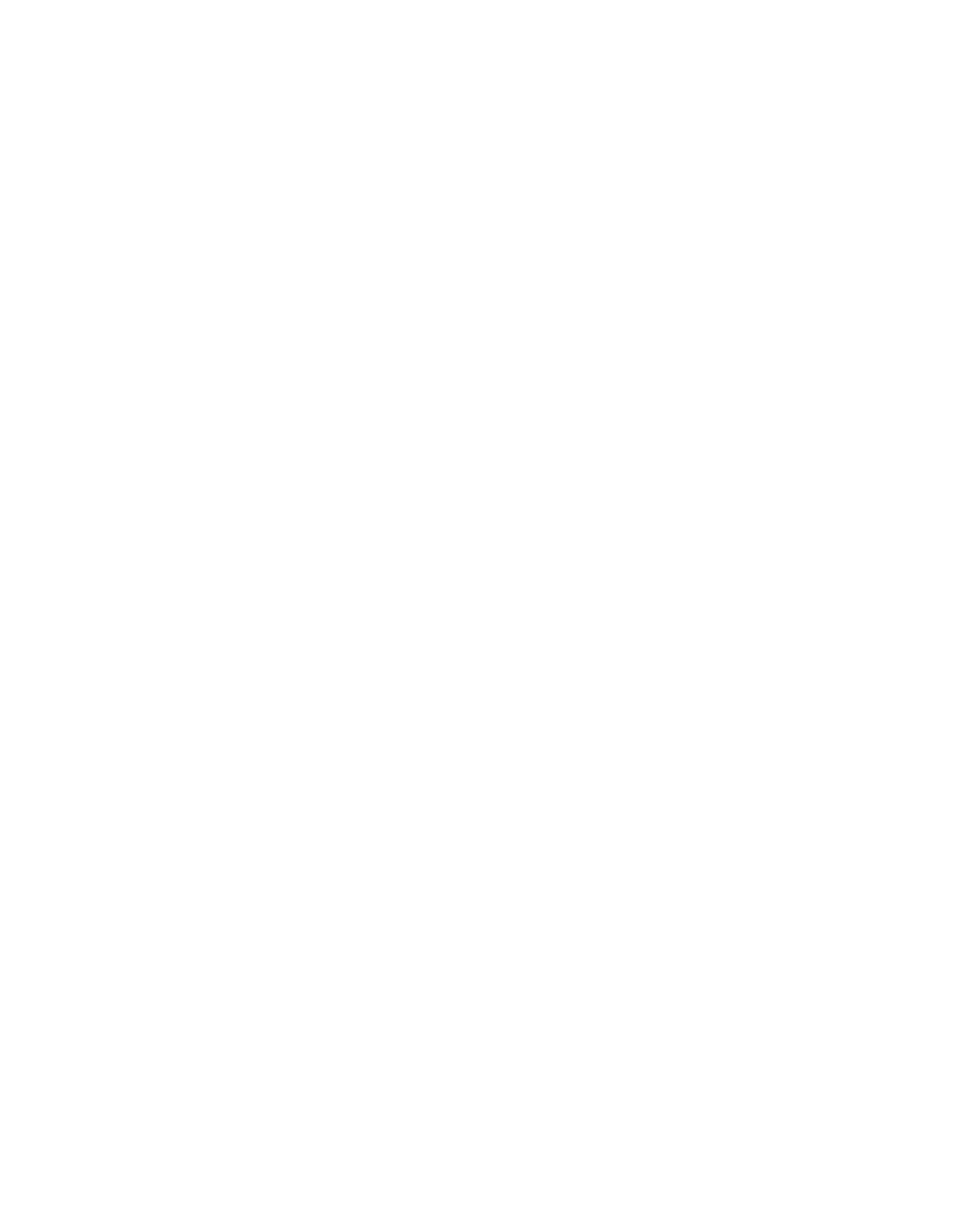| <b>Book</b>   | Policy Manual                |
|---------------|------------------------------|
| Section       | 0000 Bylaws Templates        |
| Title         | STUDENT-BODY REPRESENTATIVES |
| Code          | 1Rpo0141.1                   |
| <b>Status</b> |                              |
| Adopted       | August 26, 2013              |
| Last Revised  | November 7, 2016             |

## 0141.1 - **STUDENT-BODY REPRESENTATIVES**

The Board shall have  $2$  representative(s) from the high school student- body selected by

# **( )** the Board.

**(x-)** the Superintendent.

## ( ) the Student Council.

[x **]** Each representative shall be allowed to participate in all Board discussions and attend committee meetings to which they may be assigned or invited. The student-body representative(s) shall not be allowed to vote or participate in closed sessions.

**[x ]** The Superintendent shall arrange for a place on the agenda at which time the student-body representative(s) shall provide the Board with items of concern and/or interest to the student-body.

[x<sup></sup>] The Superintendent shall approve any such items to be presented to the Board in its agenda.

**[ 1** The student body representative(s) shall be responsible for communicating Board questions or decisions pertaining to students to the student councils authorized by Policy 5820.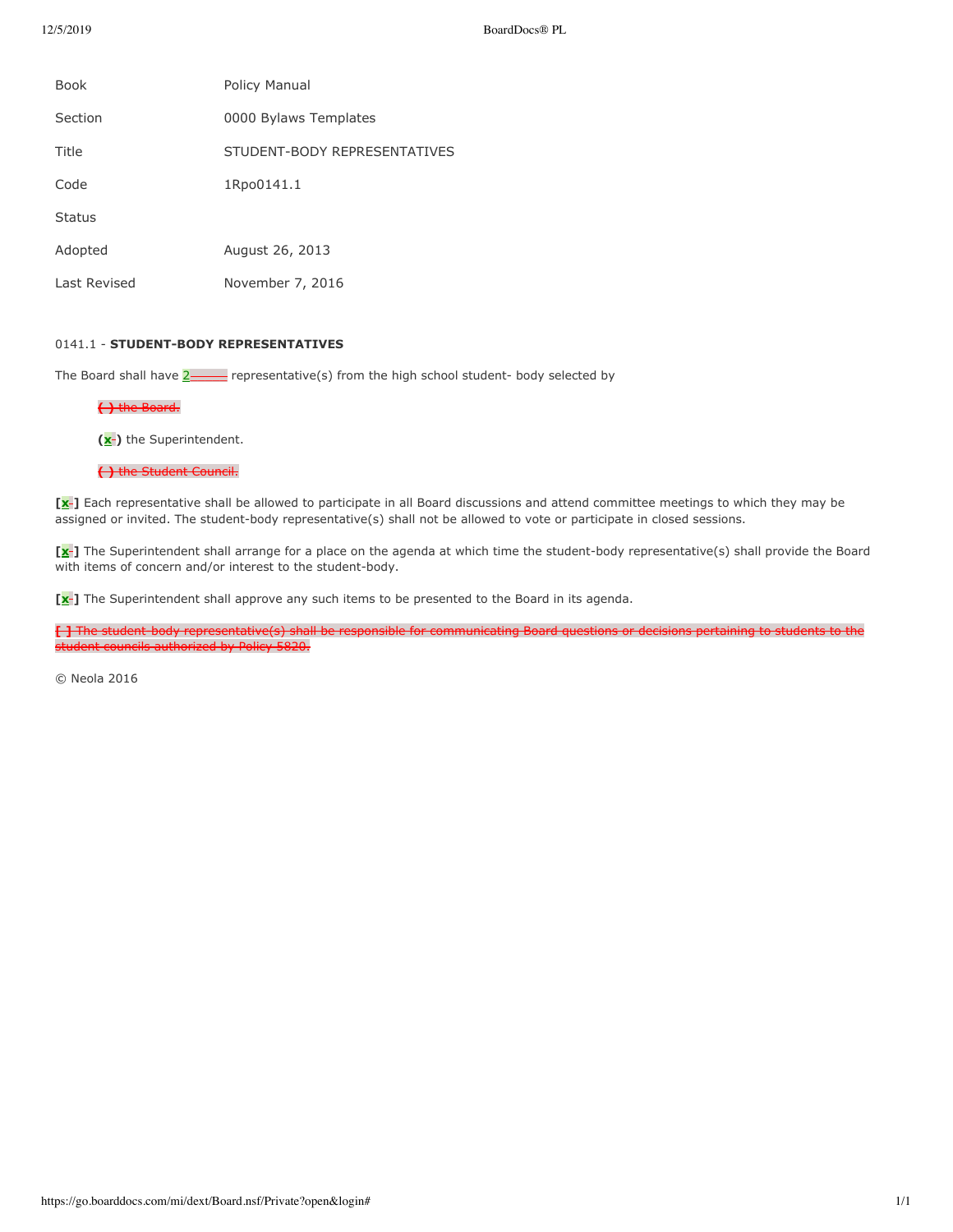| <b>Book</b>   | Policy Manual         |
|---------------|-----------------------|
| Section       | 0000 Bylaws Templates |
| Title         | ORIENTATION           |
| Code          | 1Rpo0142.7            |
| <b>Status</b> |                       |
| Adopted       | March 17, 2003        |
| Last Revised  | April 22, 2019        |

## 0142.7 - **ORIENTATION**

The Board believes that the preparation of each Board member for the performance of Board duties is essential to the effective functioning of the Board. The Board shall encourage each new Board member to understand the functions of the Board, acquire knowledge of matters related to the operation of the District, and learn Board procedures. Accordingly, the Board shall give to each new Board member

**( )** no later than his/her first regular meeting as a Board member

for his/her use and possession during the term on the Board the following items:

- A. (x<sup>-</sup>) access to a copy of the Board policy manual
- B. (x<sup>-</sup>) access to a copy of each current negotiated agreement
- C. (x<sup>-</sup>) access to the current budget statement, audit report, and related fiscal materials
- D. **( )** \_\_\_\_\_\_\_\_\_\_\_\_\_\_\_\_\_\_\_\_\_\_\_\_\_\_\_\_\_\_\_**(Other Materials)**
- **[ ]** The Board will provide and maintain a library of publications and reference materials for the use of Board members.

[x<sup>-</sup>] Each new Board member shall be invited to meet with:

- **(x-)** the Board President
- **(x-)** the Superintendent
- **(x-)** the Business Manager

to discuss Board functions, policies, and procedures.

[x<sup>-</sup>] The Board shall encourage the attendance of each new Board member at **MASB** classes and orientation and trainings-meetings.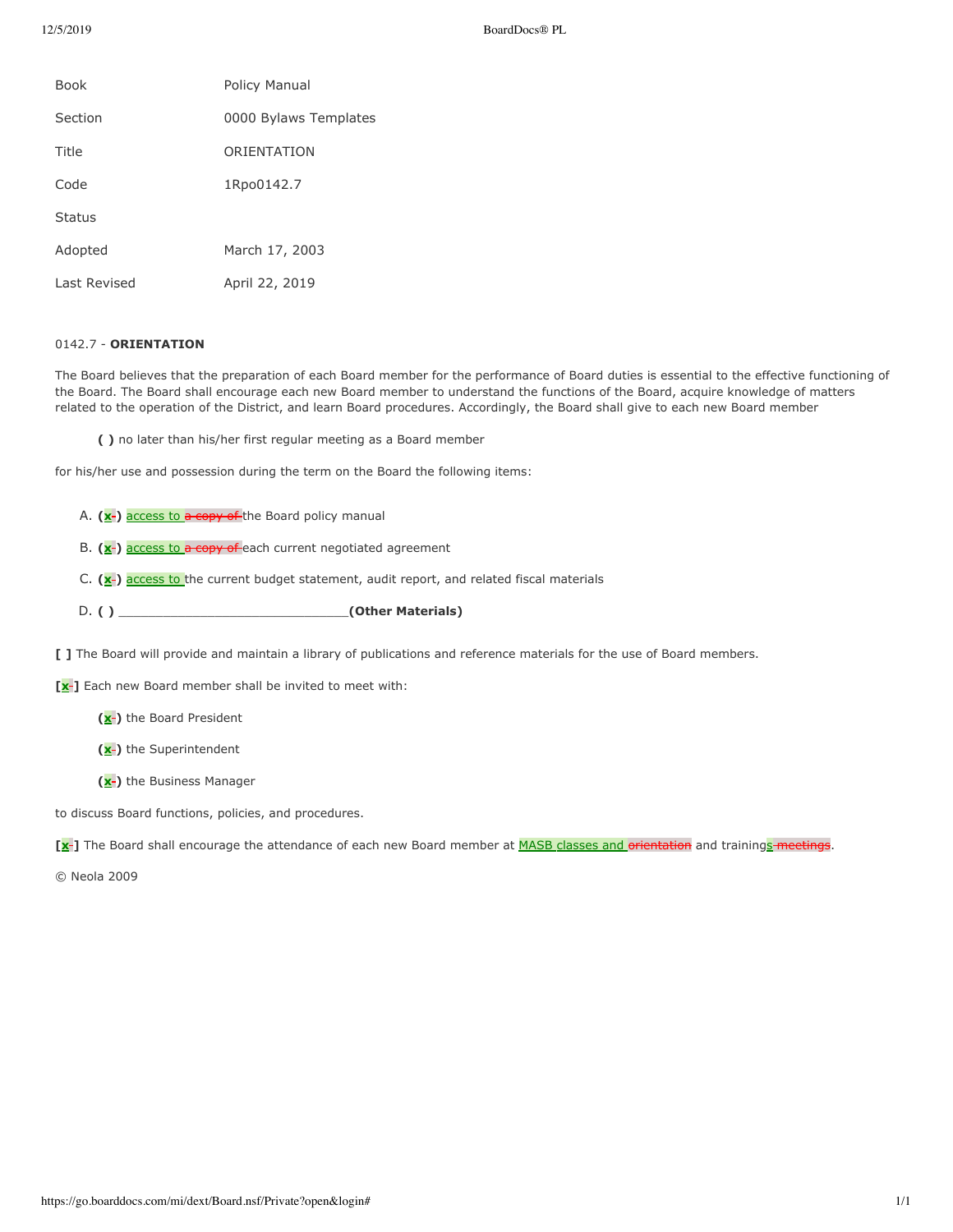| <b>Book</b>   | Policy Manual                      |
|---------------|------------------------------------|
| Section       | 0000 Bylaws Templates              |
| Title         | PUBLIC EXPRESSION OF BOARD MEMBERS |
| Code          | 1Rpo0143.1                         |
| <b>Status</b> |                                    |
| Adopted       | March 17, 2003                     |
| Last Revised  | April 22, 2019                     |

### 0143.1 - PUBLIC EXPRESSION OF BOARD MEMBERS

The Board President functions as the official spokesperson for the Board.

From time-to-time, however, individual Board members will make public statements on school matters:

If the statements imply, or if the readers (listeners) could infer that the opinions expressed or statements made are the official positions of the Board, the Board members shall, when writing or speaking on school matters, make it clear that their views do not necessarily reflect the views of the Board or of their colleagues on the Board.

- A. This bylaw shall apply to all statements and/or writings by individual Board members not explicitly sanctioned by a majority of its members, except as follows:
	- 1. correspondence, such as legislative proposals, when the Board member has received official guidance from the Board on the matters discussed in the letter
	- 2. routine, not for publication, correspondence of the Superintendent and other Board employees
	- 3. routine "thank you" letters of the Board
	- 4. statements by Board members on nonschool matters (providing the statements do not identify the author as a member of the Board)
	- 5. personal statements not intended for publication
- B. Copies of this bylaw shall be sent annually to local media by the Board President. (consider deletion?)

## **[OPTIONAL LANGUAGE]**

**[x'**] A Board member's personal or private use of social media may have unintended, negative consequences to the Board member and/or the District, including possible violations of the Open Meetings Act and issues relating to creation of a public record. Postings to social media should be done in a manner sensitive to the Board member's responsibilities, applicable District policies, and legal obligations.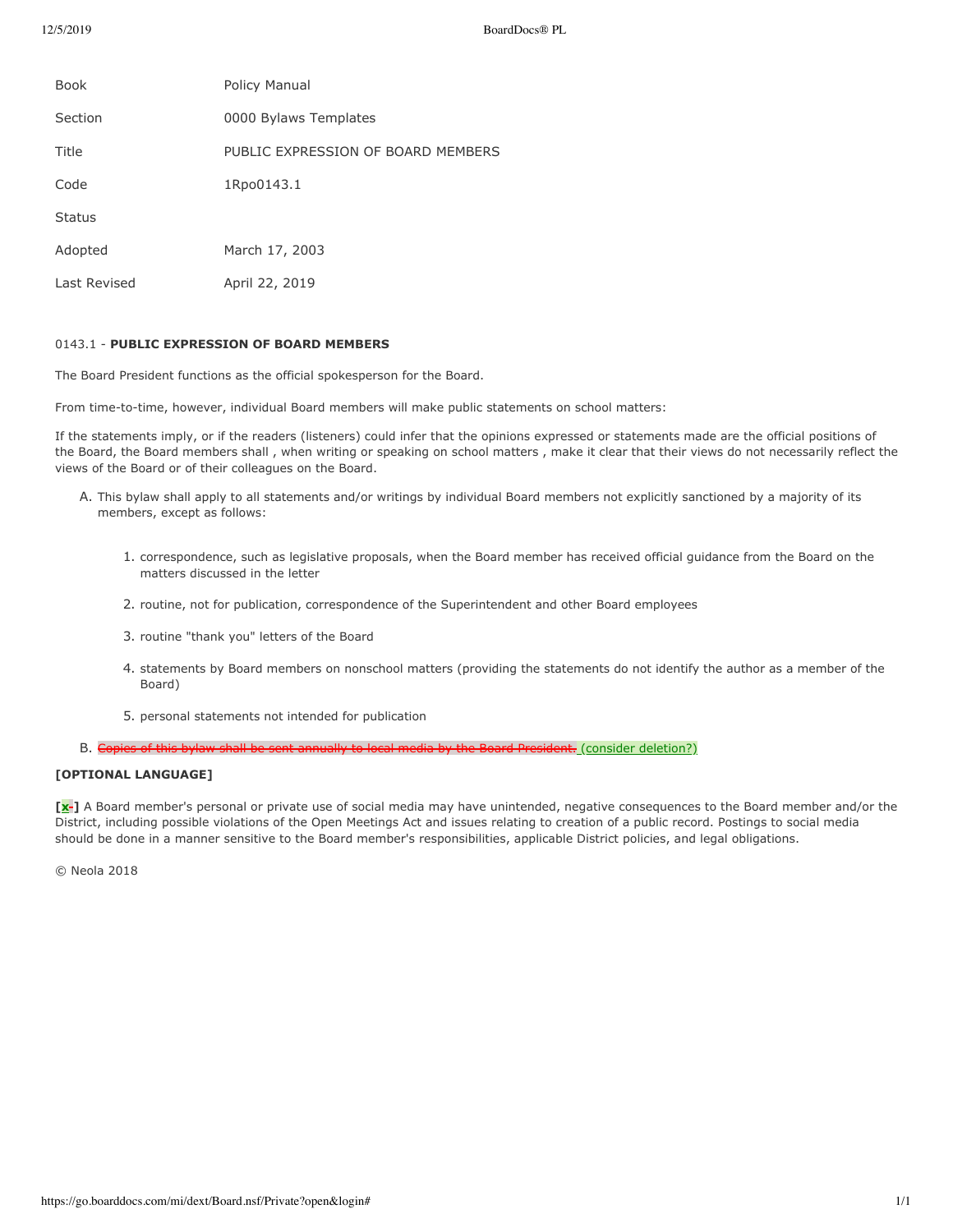1/9/2020 BoardDocs® PL

| <b>Book</b>   | Policy Manual         |
|---------------|-----------------------|
| Section       | 0000 Bylaws Templates |
| Title         | BOARD MEMBER FTHICS   |
| Code          | 1Rpo0144.2            |
| <b>Status</b> |                       |
| Adopted       | March 17, 2003        |
| Last Revised  | August 26, 2013       |

## 0144.2 - **BOARD MEMBER ETHICS**

Although Board members are citizens with individual rights, they cannot ethically use their board trustee privilege of access to information that may not yet be released to the public to circumvent proper Board functioning as outlined in these Bylaws and in the District's lawfully negotiated contracts.

As members of the Board of Education, Board members will strive to improve public education and to that end they will:

- A. attend all regularly scheduled Board meetings insofar as possible, and become informed concerning the issues to be considered at those meetings;
- B. recognize that they should endeavor to make policy decisions only after full discussion at publicly held Board meetings;
- C. render all decisions based on the available facts and independent judgment, and refuse to surrender that judgment to individuals or special interest groups;
- D. encourage the free expression of opinion by all Board members, and seek systematic communications between the Board and students, staff, and all elements of the community;
- E. work with the other Board members to establish effective Board policies and to delegate authority for the administration of the District to the Superintendent;
- F. communicate to other Board members and the Superintendent expressions of public reaction to Board policies and school programs;
- G. inform themselves about current educational issues by individual study and through participation in programs providing needed information, such as those sponsored by the State and National School Boards Associations;
- H. support the employment of those persons best qualified to serve as school staff, and insist on a regular and impartial evaluation of all staff;
- I. avoid being placed in a position of conflict of interest, and refrain from using their Board positions for personal partisan gain;
- J. take no private action that will compromise the Board or administration, and respect the confidentiality of information that is privileged under applicable law;
- K. remember always that their first and greatest concern must be for the educational welfare of the students attending the public schools.

© Neola 2009

Legal Source: Board of Directors, National School Boards Association.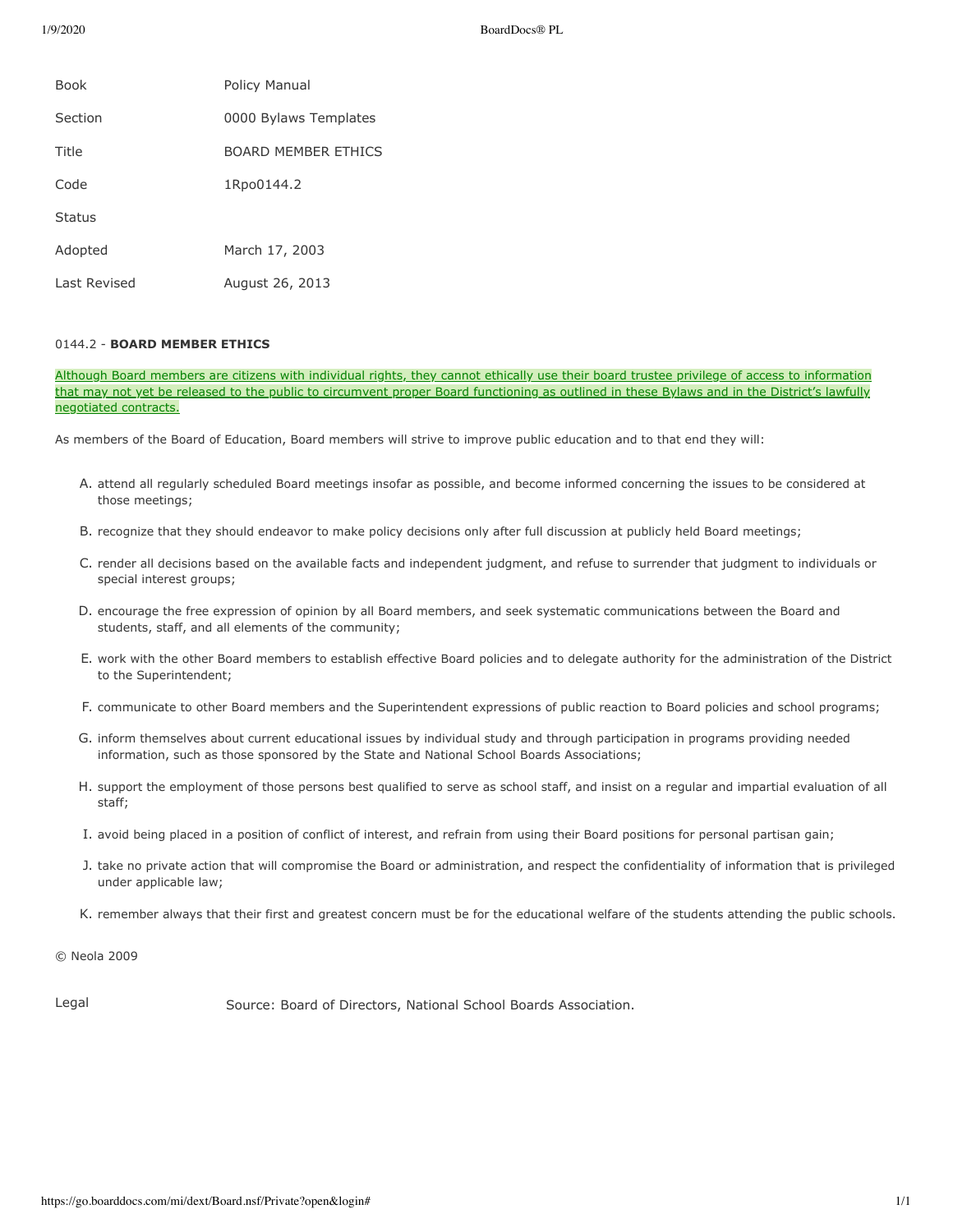| <b>Book</b>   | Policy Manual         |
|---------------|-----------------------|
| Section       | 0000 Bylaws Templates |
| Title         | CONFLICT OF INTEREST  |
| Code          | 1Rpo0144.3            |
| <b>Status</b> |                       |
| Adopted       | March 17, 2003        |
| Last Revised  | November 7, 2016      |

## 0144.3 - **CONFLICT OF INTEREST**

Board members shall perform their official duties in a manner free from conflict of interest. To this end:

- A. No Board member shall use his/her position as a Board member to benefit either himself/herself or any other individual or agency apart from the total interest of the School District.
- B. When a member of the Board determines that the possibility of a personal interest conflict exists, s/he should, prior to the matter being considered, disclose his/her interest (such disclosure shall become a matter of record in the minutes of the Board), and thereafter shall abstain from participation in both the discussion of the matter and the vote thereon.
- C. A member of the Board is presumed to have a conflict of interest if the member or his/her family member has a financial interest, or a competing financial interest, in the contract or other financial transaction or is an employee of the School District.

Having a child in the District does not alone constitute a conflict of interest or financial interest in a contract or other financial transaction of the School District.

"Family member" means a person's spouse or spouse's sibling or child; a person's sibling or sibling's spouse or child; a person's child or child's spouse; a person's grandchild or grandchild's spouse; or a person's parent or parent's spouse, and includes these relationships as created by adoption, *guardianship*, or marriage.

- 1. A Board member is not considered to have a financial interest in any of the following instances:
	- a. A contract or other financial transaction between the School District and any of the following:
		- 1. A corporation in which the individual is a stockholder owning one percent (1%) or less of the total stock outstanding in any class if the stock is not listed on a stock exchange or owning stock that has a present market value of

\$25,000.00 or less if the stock is listed on a stock exchange.

- 2. A corporation in which a trust, if the individual is a beneficiary under the trust, owns one percent (1%) or less of the total stock outstanding in any class if the stock is not listed on a stock exchange or owns stock that has a present market value of \$25,000.00 or less if the stock is listed on a stock exchange.
- 3. A professional limited liability company organized pursuant to the Michigan limited liability company act, if the individual is an employee but not a member of the company.
- b. A contract or other financial transaction between the School District and any of the following:
	- 1. A corporation in which the individual is not a director, officer, or employee.
	- 2. A firm, partnership, or other unincorporated association, in which the individual is not a partner, member, or employee.
	- 3. A corporation or firm that has an indebtedness owed to the individual.
- c. A contract between the School District and the intermediate school district.
- d. A contract awarded to the lowest qualified bidder, upon receipt of sealed bids pursuant to a published notice for bids if the notice does not bar, except as authorized by law, any qualified person, firm, corporation, or trust from bidding. This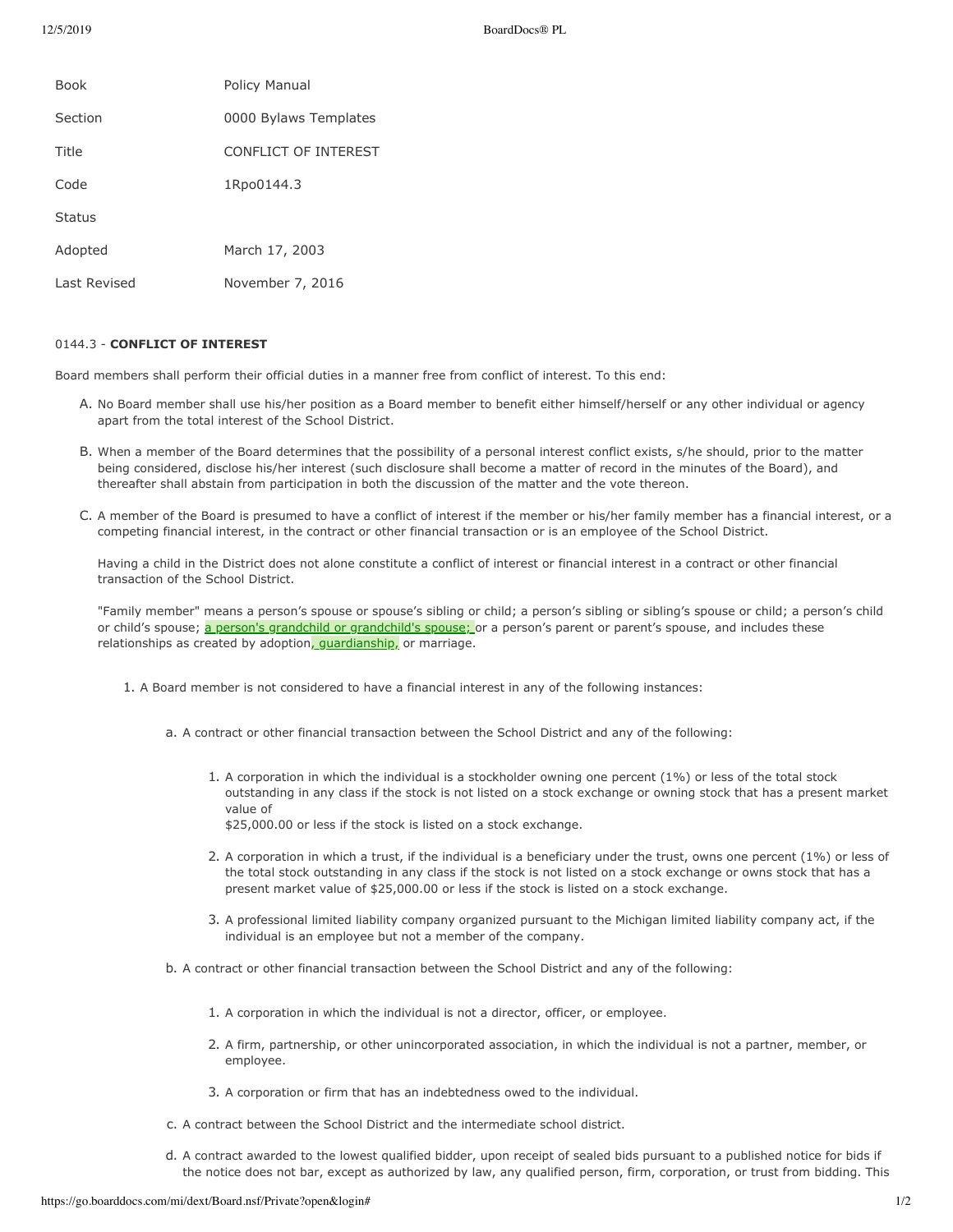does not apply to any amendments or re-negotiations of a contract or to additional payments under the contract that were not authorized by the contract at the time of award.

- 2. If the financial interest pertains to a proposed contract with the District, the following requirements must be met:
	- a. The Board member shall disclose the financial interest in the contract to the Board with such disclosure made a part of the official Board minutes. If his/her direct financial interest amounts to \$250 or more or five percent (5%) or more of the contract cost to the District, the Board member shall make the disclosure in one of two (2) ways:
		- 1. In writing, to the Board president (or if the member is the Board president, to the Board secretary) at least seven (7) days prior to the meeting at which the vote on the contract will be taken. The disclosure shall be made public in the same manner as the Board's notices of its public meetings. (See Bylaw 0165.)
		- 2. By announcement at a meeting at least seven (7) days prior to the meeting at which a vote on the contract is to be taken. The Board member must use this method of disclosure if his/her financial interest amounts to \$5000 or more.
	- b. Any contract in which there is a conflict of interest as defined by this bylaw and the related statute (M.C.L. 380.1203) must be approved by a majority vote of the full Board without the vote of any Board member with a financial interest.

However, if a majority of the members of the Board are required to abstain from voting on a contract or other financial transaction due to a financial interest, then for the purposes of that contract or other financial transaction, the members who are not required to abstain constitute a quorum of the board and only a majority of those members eligible to vote is required for approval of the contract or financial transaction.

- c. The official minutes of the Board disclose the name of each party involved in the contract, the nature of the financial interest, and the terms of the contract including the duration, financial consideration between the parties, facilities or services of the District included in the contract, and the nature and degree of assignment of District staff needed to fulfill the contract
- d. A Board member with a conflict of interest in a contract may not participate in the discussion of nor vote on the contract.

[SELECT ONE (1) OF THE FOLLOWING TWO (2) OPTIONS] OPTION #1

3. **( )** Board members shall not solicit or accept gratuities, favors, or anything of monetary value from contra

OPTION #2

3.  $(x<sub>1</sub>)$  Board members shall not solicit or accept gratuities, favors, or anything of monetary value from contractors or parties to subcontracts involved with Federal grant funds. A Board member may, however, accept a gift of unsolicited items of "nominal value" from a contractor or party to subcontracts that do not involve Federal grant funds. For purposes of this section, "nominal value" means that the gift has a monetary value of \$57 or less. **[END OF OPTIONS]** 

**[In accordance with M.C.L. 380.634, the Michigan Department of Education (MDE) adjusts the limits on** the value of gifts that may be accepted from vendors or potential vendors for Intermediate School **District employees. The fiscal year 2014 – 15 cap for gifts was \$57.1** 

- [x **]** Board members must disclose any potential conflict of interest which may lead to a violation of this policy to the full Board.
- D. (x<sup>-</sup>) A Board member may be appointed to serve as a volunteer coach or supervisor of a student extra-curricular activity if all of the following conditions are present:
	- 1. the Board member receives no compensation for service as a volunteer coach or supervisor;
	- 2. the Board member abstains from voting on issues before the Board concerning the program during the period of time s/he serves as a volunteer coach or supervisor;
	- 3. there is no other qualified applicant available to fill a vacant position; and
	- 4. the appointing authority has received the results of a criminal history check and criminal records check from the Michigan State Police or the Federal Bureau of Investigation for the Board member.

## **© Neola 2016**

Legal M.C.L. 15.183, 15.323, 380.1203

See also, Policy 6420, Conflict of Interest - Legal Counsel, Advisors, or Consultants.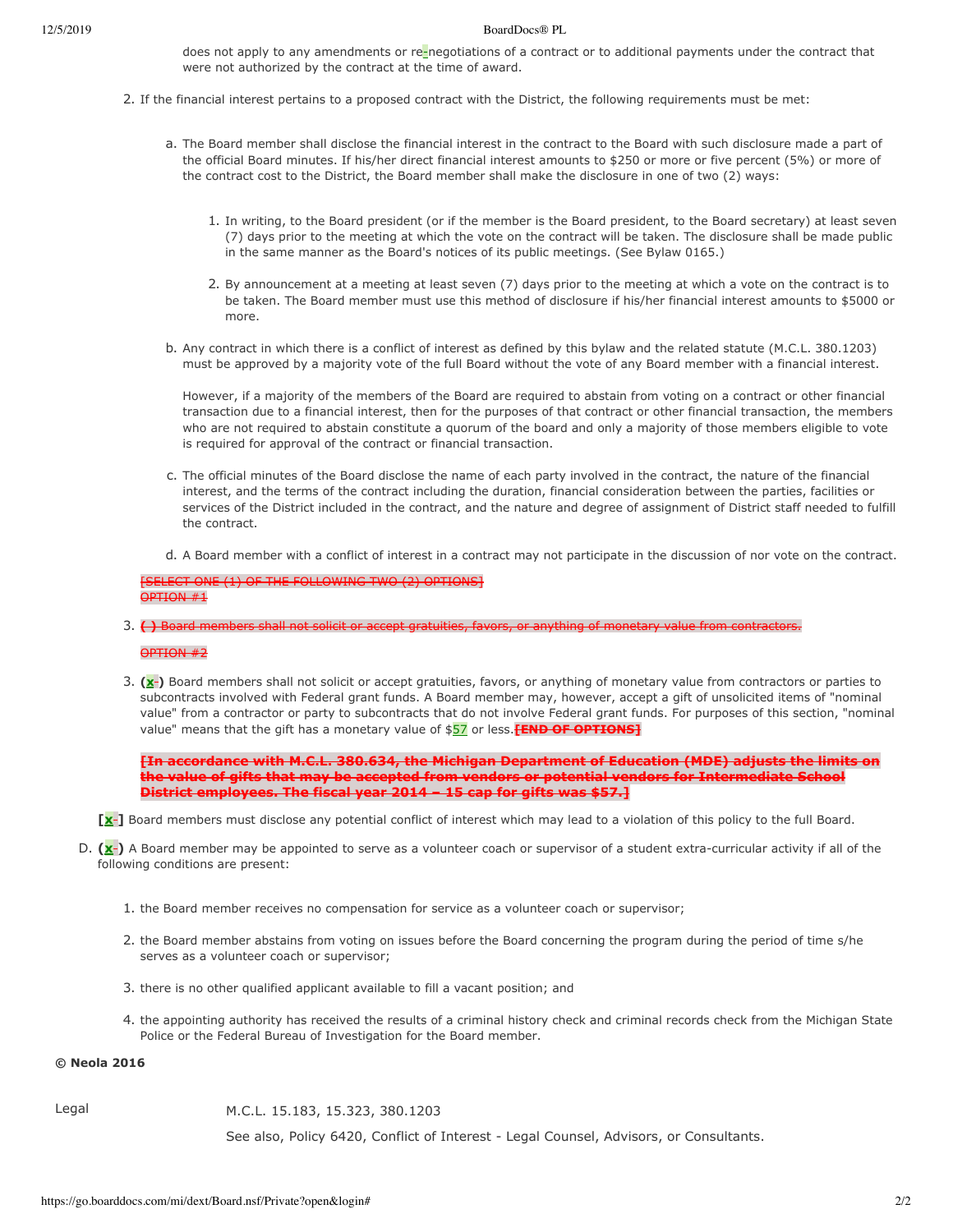| <b>Book</b>  | Policy Manual          |
|--------------|------------------------|
| Section      | 0000 Bylaws Templates  |
| Title        | ORGANIZATIONAL MEETING |
| Code         | 1Rpo0151               |
| Status       |                        |
| Adopted      | March 17, 2003         |
| Last Revised | January 20, 2014       |

## 0151 - ORGANIZATIONAL MEETING

The Board of Education shall organize annually at the first regularly scheduled Board meeting in July. not earlier than \_\_\_\_\_\_\_\_\_\_\_\_\_\_\_ **[January 1st immediately following an election held on a November regular election date]** and not later than **[second Monday in January suggested]** at a meeting held for that purpose. The meeting shall be called to order by

**(x-)** the Superintendent

( ) the ranking officer of the preceding Board

who shall serve as presiding officer until the election of a temporary chairperson, who shall in turn serve until the election of a President.

© Neola 2012

Legal M.C.L. 168.302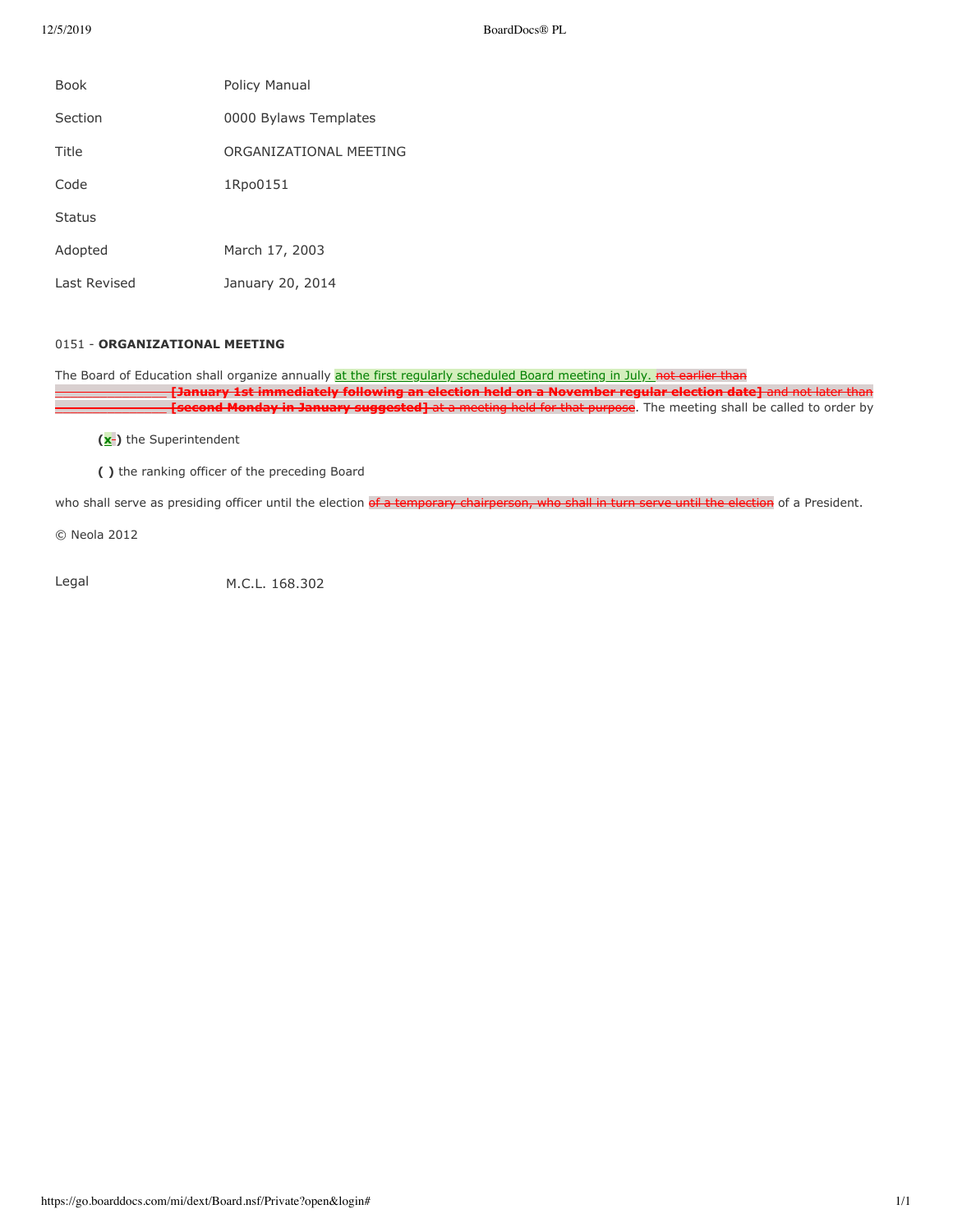1/9/2020 BoardDocs® PL

| <b>Book</b>   | Policy Manual         |
|---------------|-----------------------|
| Section       | 0000 Bylaws Templates |
| Title         | <b>OFFICERS</b>       |
| Code          | 1Rpo0152              |
| <b>Status</b> |                       |
| Adopted       | March 17, 2003        |
| Last Revised  | January 20, 2014      |

## 0152 - **OFFICERS**

At the July organizational meeting, Fthe Board shall elect a President and Vice-President as well as a Secretary and Treasurer.

Election of officers shall be by a majority of the full Board. Where no such majority exists on the first ballot vote, a second vote shall be cast for the two (2) candidates who received the greatest number of ballot votes.

Except for those appointed to fill a vacancy, officers shall serve for one (1) year and until their respective successors are elected and shall qualify. An officer may be removed for cause by a majority vote of the full Board. The Board shall fill a vacancy in any Board officer position within thirty (30) days of the occurrence of the vacancy.

© Neola 2008

Legal M.C.L. 380.11a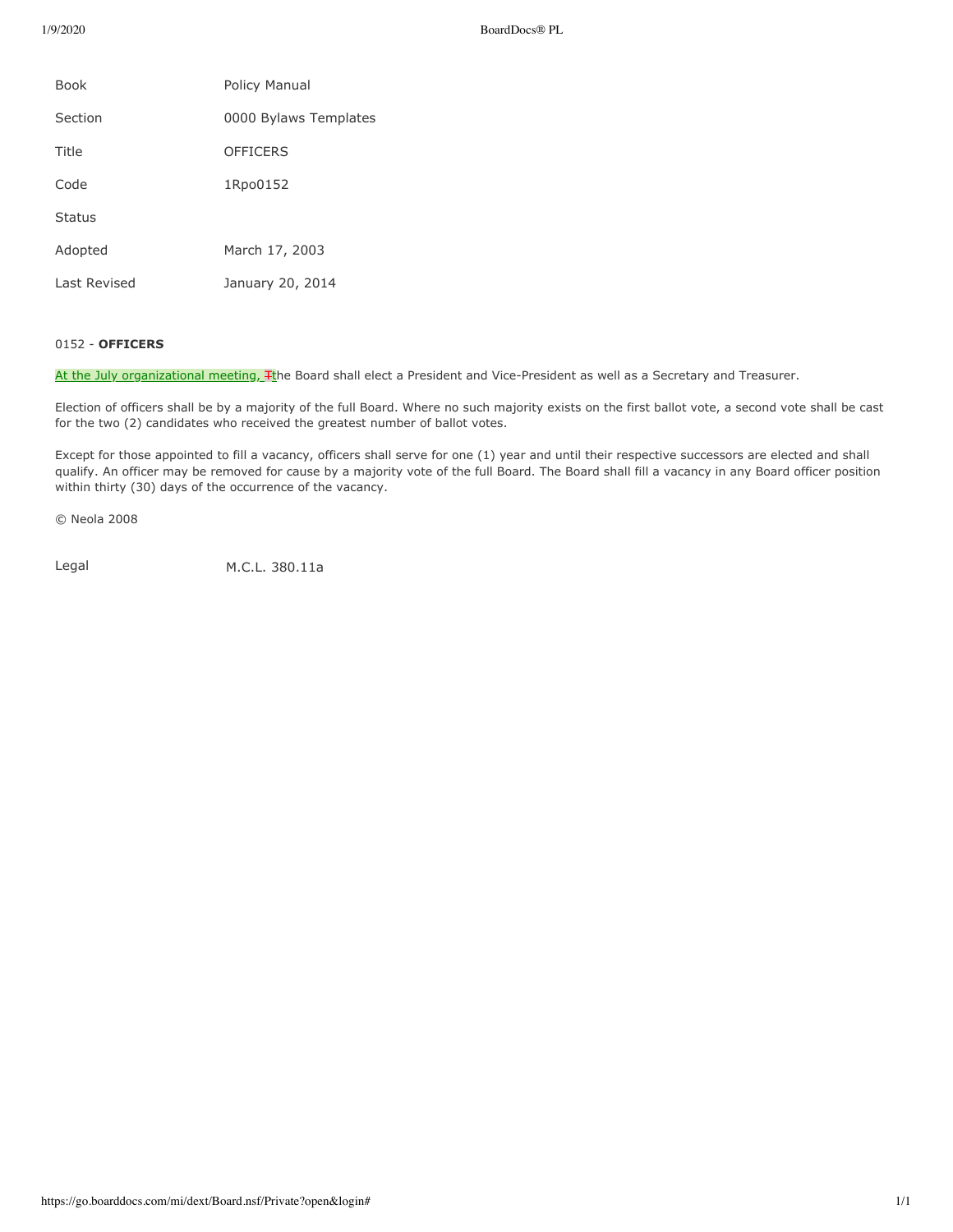| <b>Book</b>   | Policy Manual           |
|---------------|-------------------------|
| Section       | 0000 Bylaws Templates   |
| Title         | <b>BUSINESS MEETING</b> |
| Code          | 1Rpo0154                |
| <b>Status</b> |                         |
| Adopted       | March 17, 2003          |
| Last Revised  | January 20, 2014        |

# 0154 - **BUSINESS MEETING MOTIONS**

The Board shall conduct a business meeting annually at the first regularly scheduled Board meeting in July for the purpose of making business decisions related to the operations of the next school year.

The Board shall, at the organizational meeting:

- A. designate depositories for school funds; M.C.L. 380.1221
- B. designate those persons authorized to sign checks, contracts, agreements, and purchase orders;
- C. designate a day, place, and time for regular meetings which shall be held at least once every month;
- D. designate those persons authorized to use the safe deposit box;
- E. determine fee charged to individuals who request notice of Board meetings; (M.C.L. 15.266)
- F.  $\left\{\cdot\right\}$  designate a day for regular study sessions of the Board;
- G. designate an administrator to assume specified responsibilities
	- **(x-)** of the Treasurer;
	- **(x-)** of the Secretary;
- H. (x<sup>-</sup>) designate the Electronic Transfer Officer (ETO) in accordance with Policy 6144.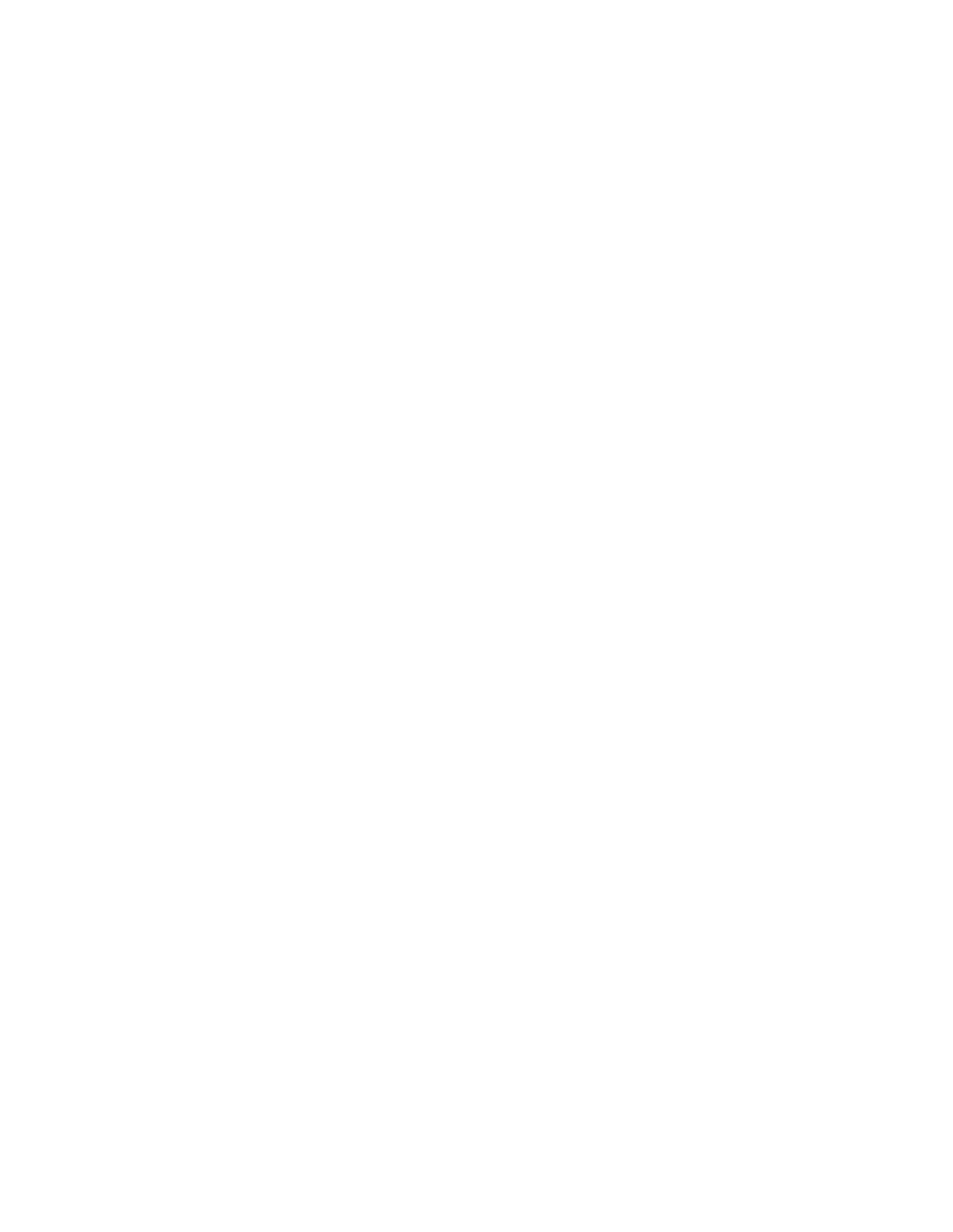| <b>Book</b>   | Policy Manual         |
|---------------|-----------------------|
| Section       | 0000 Bylaws Templates |
| Title         | <b>COMMITTEES</b>     |
| Code          | 1Rpo0155              |
| <b>Status</b> |                       |
| Adopted       | March 17, 2003        |

## 0155 - **COMMITTEES**

The Board of Education may elect to divide the labor of governing and form Board committees to delve into governing matters in greater detail than is possible at the full Board level. Standing Board committees may include Policy, Finance, Contracts and Negotiations, Superintendent Evaluation, and Facilities. New Board committees may be created as needed.

Committees of Board members shall perform the duties as assigned by the Board, which may include deliberating, making decisions/recommendations or taking other actions specifically authorized by the Board.

All committees shall comply with the Open Meetings Act in accordance with the applicable requirements set forth in 0160 Bylaws. A committee may meet in closed session to review the specific contents of an employment application provided when the applicant for employment requests that the information remains confidential. It may not, however, meet in closed session to protect an applicant's identity.

Ad Hoc Committees may be created and charged by the President, or by a majority vote of the Board, and shall continue to **operate until the committee is discharged by the President or by a majority vote of the Board.** 

Annually, the Board President shall appoint Board members to serve on committees, and appoint a Chair of each committee. **The Superintendent shall serve as an ex-officio member of all Board committees.** 

Committee members may include community members and/or District staff. These committee members shall sign a **Declaration of Commitment to participate in a manner representing the best interests of the District and District stakeholders** and not for their personal agenda, unless specifically appointed to represent a Special Interest Group.

All committees shall work collaboratively with the Superintendent and appropriate staff. Per negotiated agreements, the Superintendent shall be the primary point of contact to relay information to and from committees and staff. Committees are authorized to recommend policies related to their area of responsibility to the full Board.

To avoid deliberating with a quorum present, Board members who are not appointed members of a particular committee should refrain from speaking with committee members before, during, or after the committee meeting, including the public participation portions of that meeting, on matters discussed by the committee.

## **STANDING BOARD COMMITTEES**

#### **Policy Committee**

The responsibilities of the Policy Committee include: reviewing and updating existing policies and bylaws on a regular schedule; reviewing potential new policies; and making recommendations to the Board on all policy issues regarding their revision and adoption. The Committee may use outside policy consultants and shall make recommendations necessary to be in full compliance with all State laws.

### **Finance Committee**

The responsibilities of the Finance Committee include: oversight of the annual budget preparation; reviewing and recommending the annual budget and budget amendments to the Board; reviewing District financial performance and reporting; reviewing and recommending appropriate financial policies; recommending selection of the District's auditor; working with the District's auditor on the annual audit including meeting with the auditor prior to the audit and reviewing the final Auditor's Report; and any other issues related to the financial activities and health of the District.

### **Contracts and Negotiations Committee**

The responsibilities of the Contracts and Negotiations Committee include developing Board priorities for the negotiating process with collectively bargained contracts. The Committee shall ensure that the full Board is informed and has the **opportunity for input into determining appropriate priorities for each labor contract. Committee members may participate in** negotiations as appropriate and when desirable for successful results. The Committee may be requested by the Superintendent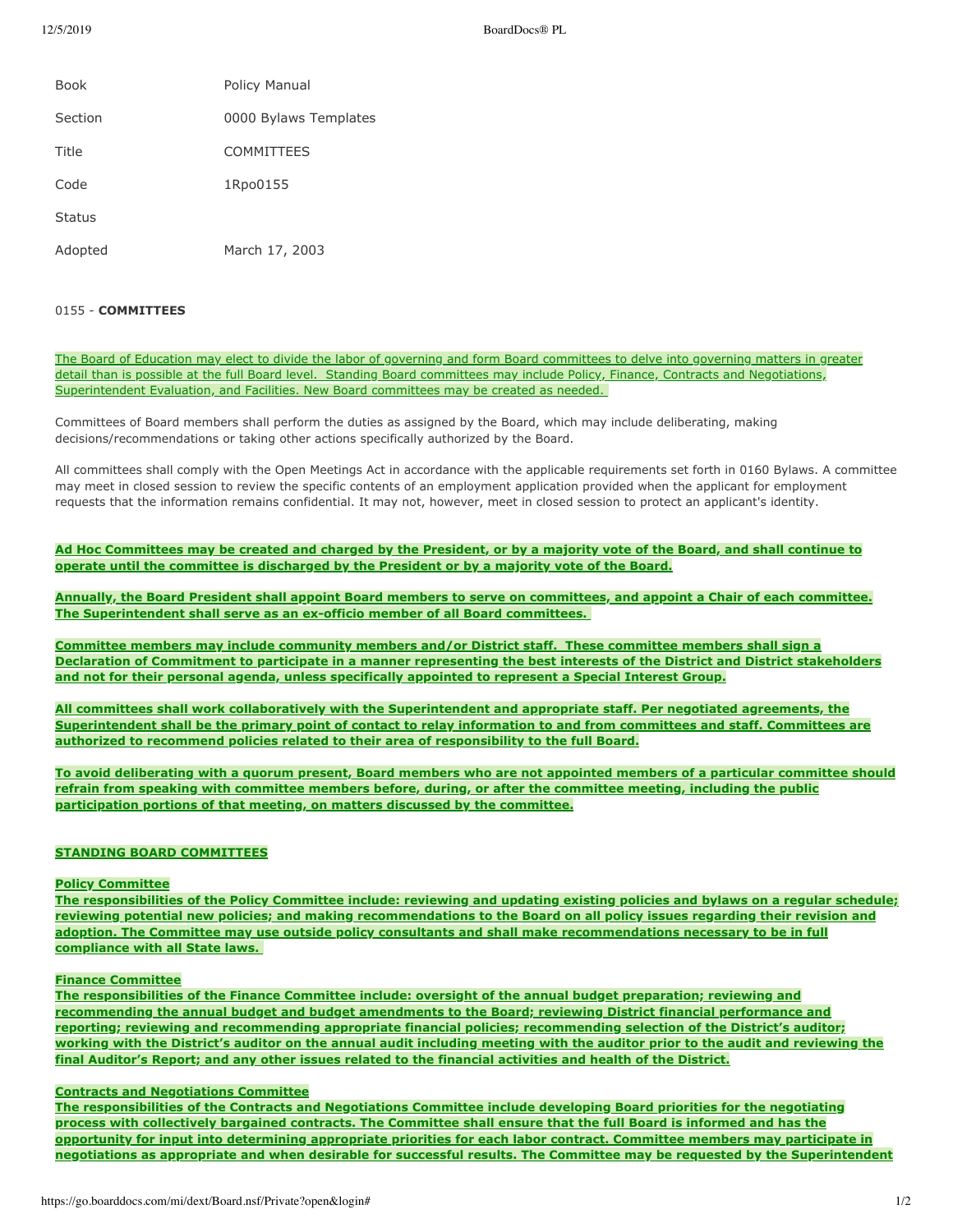to review and recommend other employee or non-labor contracts when it is deemed appropriate. The Superintendent or his/her **designee shall serve as the Committee Chair.**

# **Superintendent Evaluation Committee**

The responsibilities of the Superintendent Evaluation Committee include facilitating the evaluation of the Superintendent by the Board in accordance with the Superintendent's contract, Board policies, and State law, and include meeting specified timelines.

#### **Facilities Committee**

The responsibilities of the Facilities Committee include review and oversight of all District facilities including buildings and property. The Committee shall oversee bond proposal preparation and implementation related to construction projects, including working with architects and construction managers as appropriate. The Committee shall monitor projects, including **budgets, and will oversee planning for future District needs when appropriate. The Committee will report to the board on a regular basis and make recommendations related to facilities as appropriate.** 

## **[ ]** The President is authorized to appoint,

**( )** as soon after the organizational meeting as practicable,

members of the Board to the standing committees where they shall serve a term of one (1) year.<br>L.J. Ad hoc committees may be created and changed at any time by the President

**I** admittees may be created and changed at any time by the President

( ) or a majority of the members present at any meeting at which the need for a committee becomes evident.

**( )** or the Superintendent with the approval of the Board.

**[ ]** Members of ad hoc committees shall serve until the committe

**[ ]** The Superintendent shall serve as an ex-officio member of each committee.

**[ ]** A member may request (or refuse) appointment to a committee.

( ) Refusal to serve on any one committee shall not be grounds for failure to appoint a member to another committee.

**[ ]** Each Board committee shall be convened by a chairperson who shall report for the committee

**( )** and shall be appointed by the President.

**( )** and shall be chosen by the committee from among its members.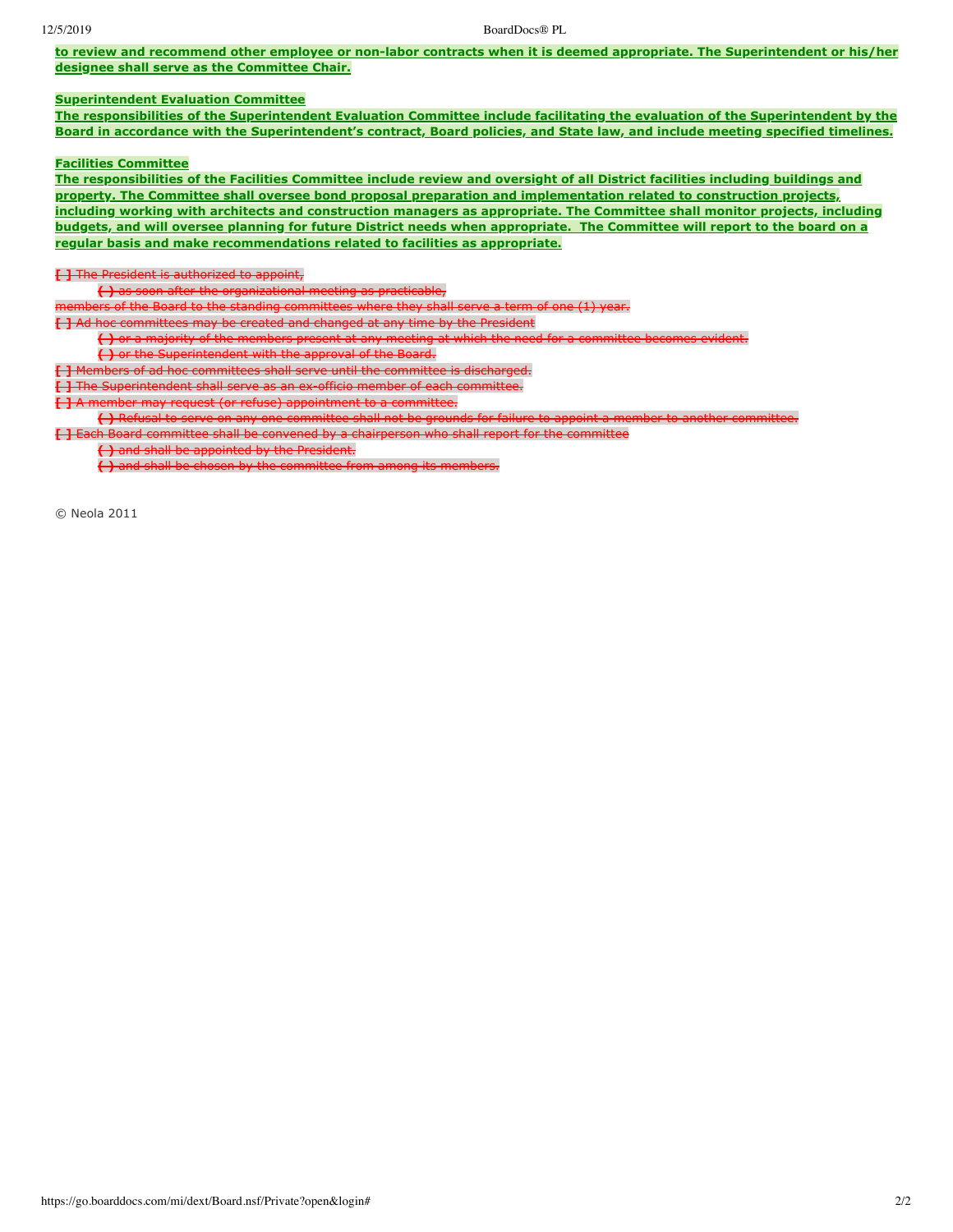1/9/2020 BoardDocs® PL

| <b>Book</b>   | Policy Manual            |
|---------------|--------------------------|
| Section       | 0000 Bylaws Templates    |
| Title         | PARI JAMENTARY AUTHORITY |
| Code          | 1Rpo0161                 |
| <b>Status</b> |                          |
| Adopted       | March 17, 2003           |

## 0161 - **PARLIAMENTARY AUTHORITY**

The parliamentary authority governing the Board of Education shall be

(x<sup>-</sup>) Parliamentary Procedure Fast Track by Jim Slaughter Robert's Rules of Order, Newly Revis

 $\overline{(\cdot)}$ 

in all cases in which it is not inconsistent with statute, administrative code, or these bylaws $\frac{1}{x}$ 

**( )** or the rules of order of this Board.

### **General Guidelines**

- Comments are to be directed toward the presiding chair or the Board as a whole  $\bullet$
- $\bullet$ The maker of a motion speaks before everyone else.
- Debate alternates between pro and con viewpoints.
- . All members have an opportunity to speak once before anyone speaks a second time.
- No one may speak a third time to a motion or proposal.
- Each member shall be allotted seven minutes to speak on a given topic with a second opportunity to speak for up to three  $\bullet$ minutes.
- The Board may adopt a special rule to limit or extend debate on a topic, if desired.  $\bullet$

© Neola 2009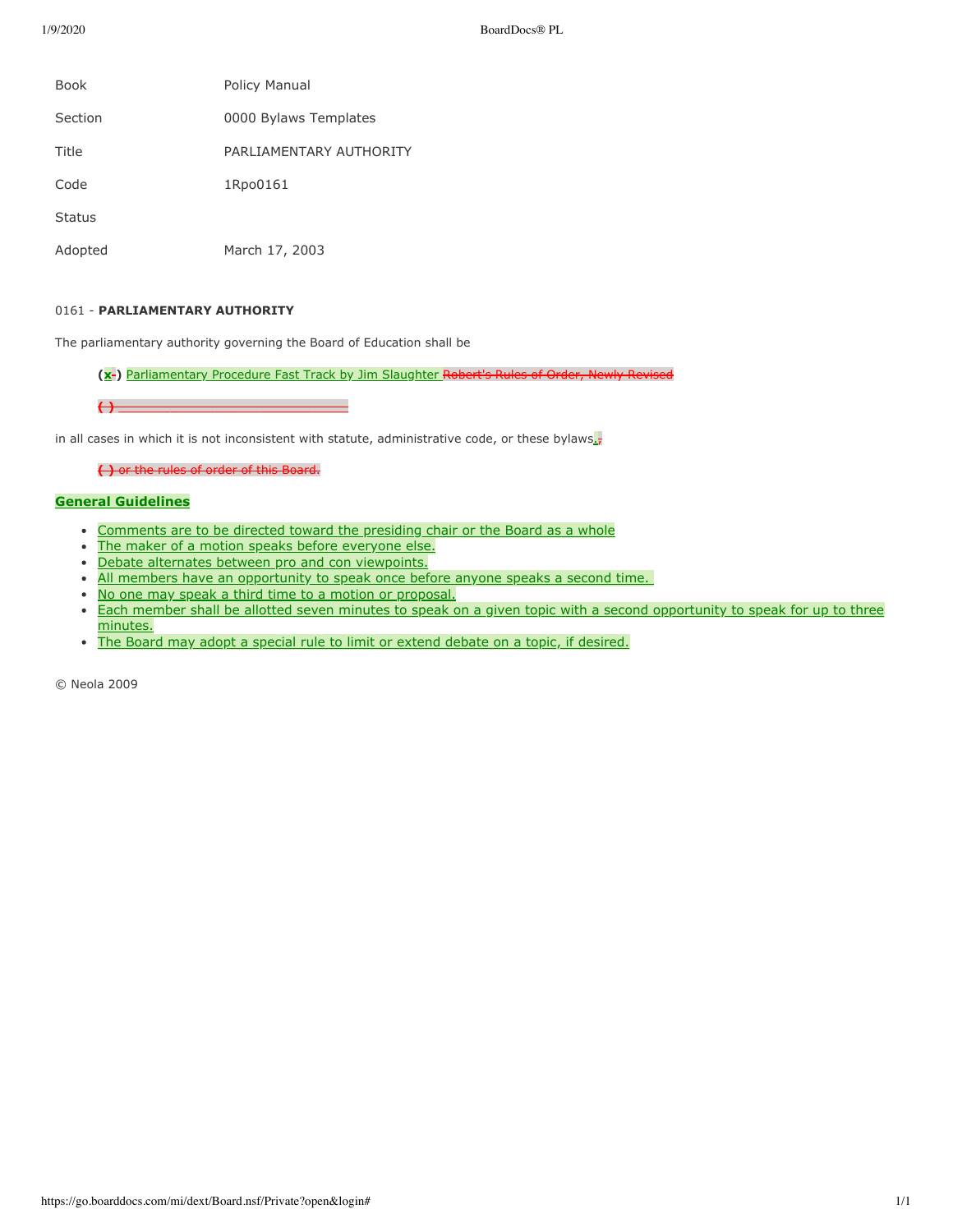| Book    | Policy Manual         |
|---------|-----------------------|
| Section | 0000 Bylaws Templates |
| Title   | CANCELLATION          |
| Code    | 1Rpo0165.6            |
|         |                       |

Status

## 0165.6 - **CANCELLATION**

Any meeting of the Board may be canceled for appropriate purposes, which shall include, but not be limited to, inclement weather, lack of a quorum, or conflict with a special event relating to the District. If the canceled meeting is a regular meeting it must be re-scheduled, it must be posted according to -following all notice requirements set forth above.

## **© Neola 2018**

Legal M.C.L. 15.265, 380.1201(3)(4)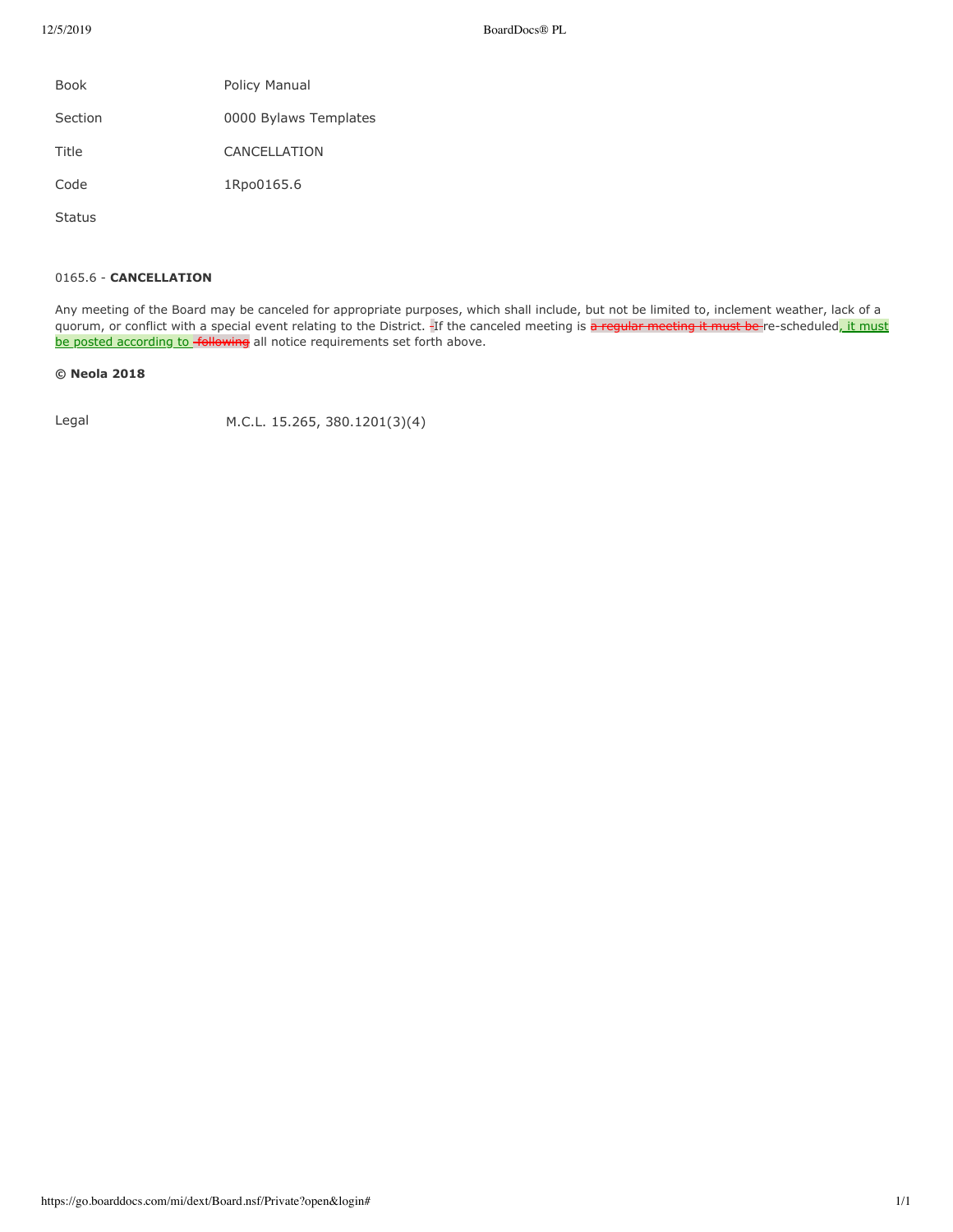1/9/2020 BoardDocs® PL

| <b>Book</b>   | Policy Manual         |
|---------------|-----------------------|
| Section       | 0000 Bylaws Templates |
| Title         | <b>AGENDA</b>         |
| Code          | 1Rpo0166              |
| <b>Status</b> |                       |
| Adopted       | March 17, 2003        |

## 0166 - **AGENDA**

The Superintendent shall prepare with the Board President and submit to each Board member a written agenda prior to each regular meeting and each special meeting, unless otherwise directed by the Board. The agenda shall list the various matters to come before the Board and shall serve as a guide for the order of procedure for the meeting. Individual Board members may include items on the agenda upon the concurrence of the Board President.

The agenda of the regular monthly meeting or special meetings shall be accompanied by a report from the Superintendent on information relating to the District with such recommendations as s/he shall make.

Each agenda shall contain the following statement:

"This meeting is a meeting of the Board of Education in public for the purpose of conducting the School District's business and is not to be considered a public community meeting. There is a time for public participation during the meeting at the beginning and end of the meetingas indicated in agenda ite

 $\left\{ \ \right\}$  Any person or group wi  $\rho$  to the meeting and include:

- A. **( )** name and address of the participant;
- B. **( )** group affiliation, if and when appropriate
- C.  $\leftrightarrow$  topic to be addressed.

shall be subject to the approval of the Sup

Denial of the opportunity to have an item placed on the agenda will not preclude an individual or group from the opportunity to speak during the public participation portion of the meeting.

The agenda and supporting materials for each regular meeting shall be mailed or delivered to each Board member so as to provide proper time for the member to study the agenda. Generally, the agenda should be *delivered* mailed no later than  $\frac{t^2 - 1}{2}$  days prior to the meeting<del>, or delivered so as to provide time for the study of the agenda by the membe</del>r. The agenda for a special meeting shall be delivered at least twenty-four (24) hours before the meeting, consistent with provisions calling for special meetings.

The Board shall transact business according to the agenda prepared by the Superintendent and submitted to all Board members in advance of the meeting. The order of business may be altered and items added at any meeting by a majority vote of the members present.

© Neola 2018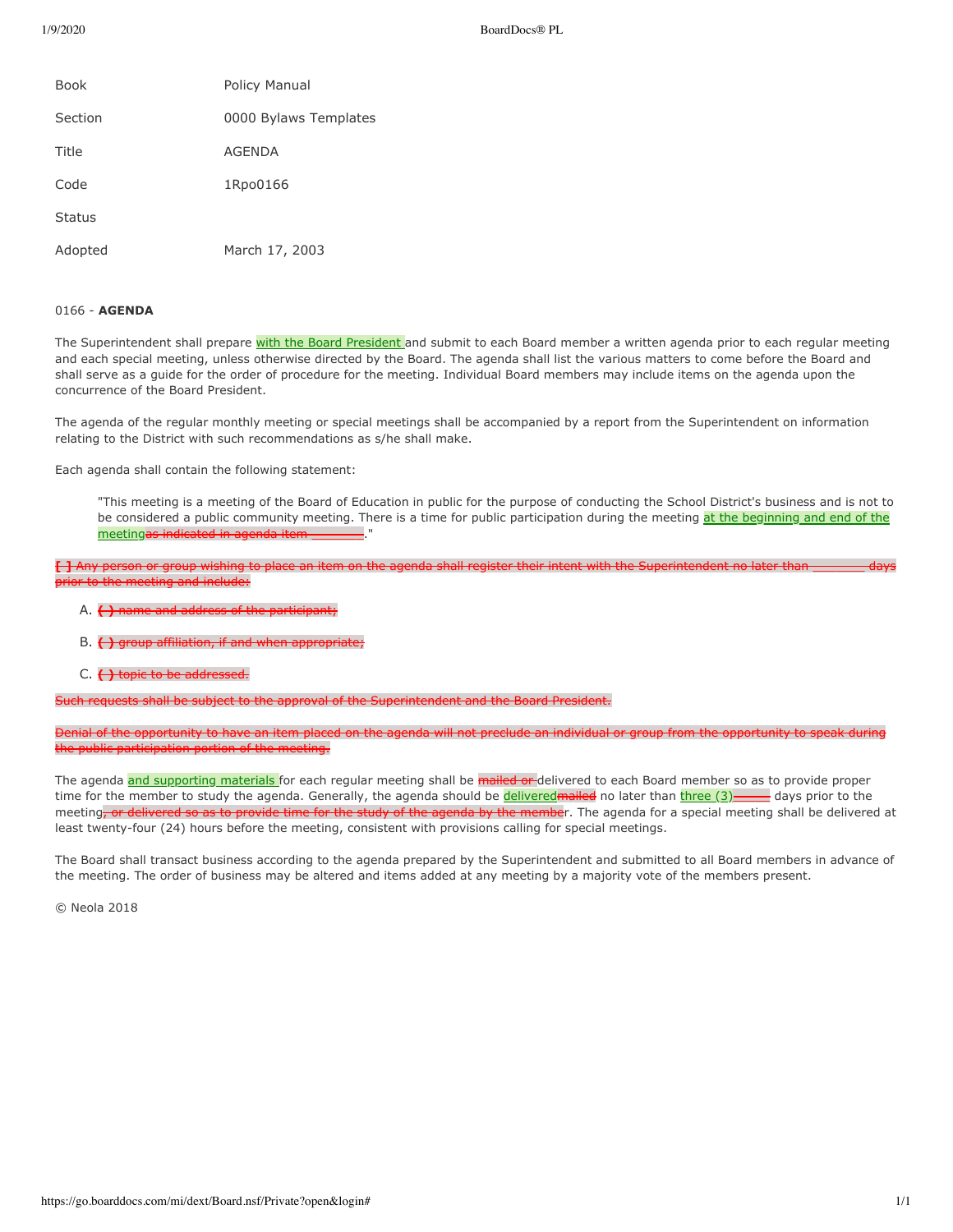| <b>Book</b>  | Policy Manual         |
|--------------|-----------------------|
| Section      | 0000 Bylaws Templates |
| Title        | <b>CLOSED SESSION</b> |
| Code         | 1Rpo0167.2            |
| Status       |                       |
| Adopted      | March 17, 2003        |
| Last Revised | June 3, 2005          |

### 0167.2 - **CLOSED SESSION**

The Board may  $\longleftrightarrow$  by means of a roll call vote **[END OF CHOICE]** meet in a closed session, one closed to the public, for the following purposes:

- A. to consider the dismissal, suspension, or disciplining of, or to hear complaints or charges brought against, or to consider a periodic personnel evaluation of, a public officer, staff member, or individual agent, if the named person requests a closed hearing (a majority **vote is required)**
- B. to consider the dismissal, suspension, or disciplining of a student only if the student or student's parents request a closed hearing (a **majority vote is required)** (Also see Bylaw 0169, Student Disciplinary Hearings)
- C. for strategy and negotiation sessions connected with the negotiation of a collectively-bargained agreement if either negotiating party requests a closed hearing (a majority vote is required)
- D. to consider the purchase or lease of real property up to the time an option to purchase or lease that real property is obtained (a twothirds (2/3's) roll call vote is required)
- E. to consult with its attorney regarding trial or settlement strategy in connection with specific pending litigation, but only if an open meeting would have a detrimental financial effect on the litigating or settlement position of the public body (a two-thirds (2/3's) roll **call** vote is required)
- F. to consider materials exempt from discussion or disclosure under State or Federal statute, including by way of example only, written opinions of legal counsel, and school safety plans (a two-thirds (2/3's) roll call vote is required)
- G. to review the specific contents of an application for employment or appointment if the candidate requests that the application remain confidential (a two-thirds (2/3's) roll call vote is required)

However, all interviews for employment or appointment of the Superintendent shall be held in an open meeting of the Board.

H. to consider security planning to address existing threats or prevent potential threats to the safety of the students or staff (a majority **vote is required)** 

In keeping with the confidential nature of closed sessions, no member of the Board shall disclose the content of discussions that take place during such sessions. The only exceptions will be discussions with the District's legal counsel or as directed by an order of a court with proper jurisdiction.

It is expected that Board members shall not record nor communicate by any means, electronic or otherwise, with party or parties outside such meetings regarding the substance of such meetings either during or after the course of such meetings.

## **© Neola 2019**

Legal M.C.L. 15.267, 15.268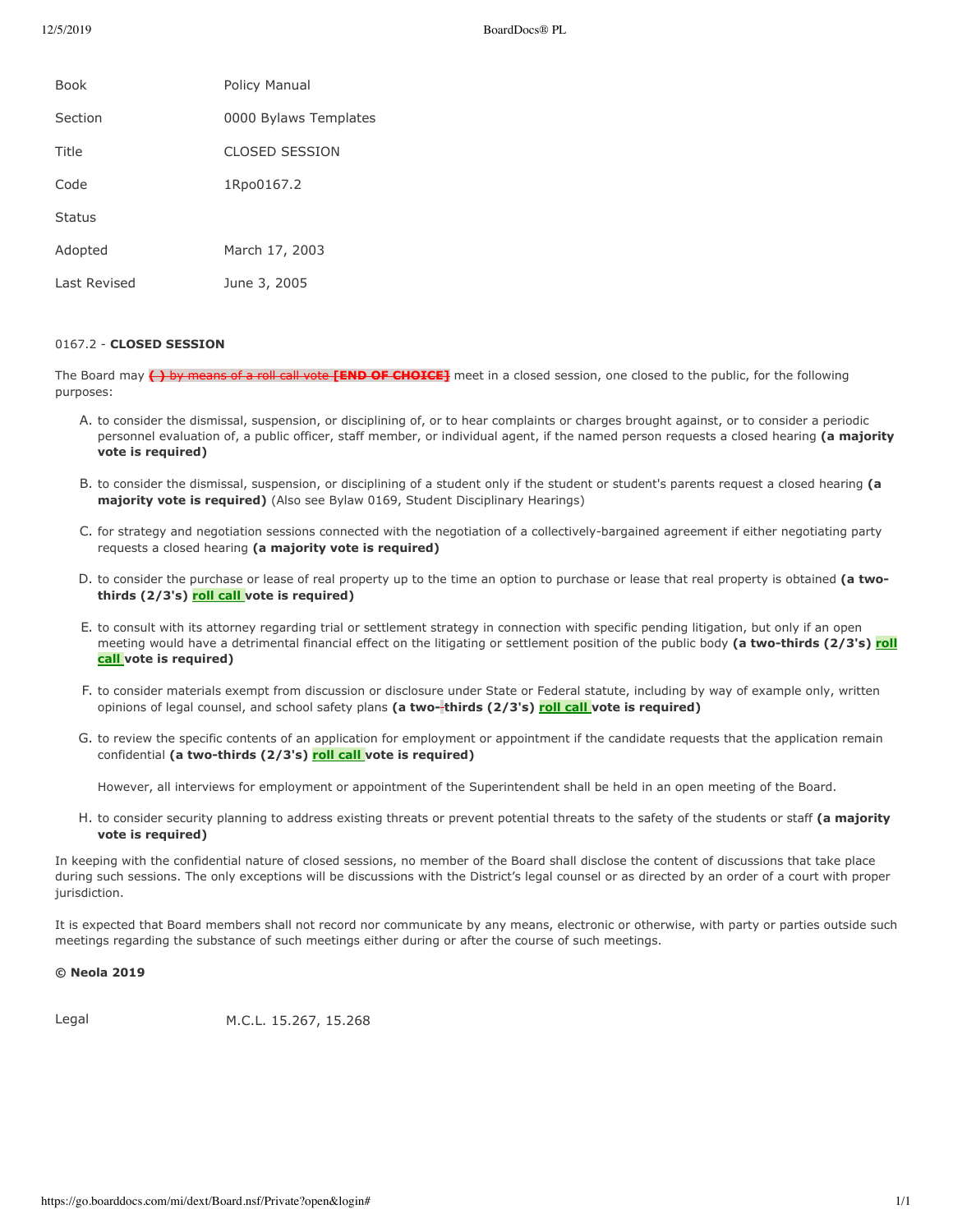| <b>Book</b>   | Policy Manual                          |
|---------------|----------------------------------------|
| Section       | 0000 Bylaws Templates                  |
| Title         | PUBLIC PARTICIPATION AT BOARD MEETINGS |
| Code          | 1Rpo0167.3                             |
| <b>Status</b> |                                        |
| Adopted       | March 17, 2003                         |
| Last Revised  | July 6, 2010                           |

## 0167.3 - PUBLIC PARTICIPATION AT BOARD MEETINGS

The Board of Education recognizes the value of public comment on educational issues and the importance of allowing members of the public to express themselves on District matters.

To permit fair and orderly public expression, the Board shall provide twoa periods for public participation at public meetings of the Board and publish rules to govern such participation in Board meetings and in Board committee meetings. The rules shall be administered and enforced by the presiding officer of the meeting.

The presiding officer shall be guided by the following rules:

A. Public participation shall be permitted

**( )** as indicated on the order of business **( )** before the Board takes official action

**(x-)** at a time as indicated on the meeting agenda and as determined by the presiding officer.

- B. Anyone with concerns related to the operation of the schools or to matters within the authority of the Board may participate during the public portion of a meeting.
- C. **()** Attendees must register their intention to participate in the public portion of the meeting upon their arrival at the meeting.
- D. ( ) Participants must be recognized by the presiding office

( ) and will be requested

**( )** address;

 $if$  and whan

- E. **( )** Each statement made by a participant shall be limit
- F. ( ) No participant may speak more than once.
- G. (**x**<sup>2</sup>) Participants shall direct all comments to the Board and not to staff or other participants.
- H. (x<sup>-</sup>) The presiding officer may:
	- 1.  $(\mathbf{x}$  prohibit public comments which are frivolous, repetitive, or harassing;
	- 2.  $(x<sub>1</sub>)$  interrupt, warn, or terminate a participant's statement when the statement is too lengthy, personally directed, abusive, obscene, or irrelevant;
	- 3.  $(x<sub>r</sub>)$  request any individual to leave the meeting when that person behaves in a manner that is disruptive of the orderly conduct of the meeting;
	- 4. () request the assistance of law enforcement officers in the removal of a disorderly person when that person's conduct interferes with the orderly progress of the meeting;
	- 5. **( )** call for a recess or an adjournment to another time when the lack of public decorum so interferes with the orderly conduct of the meeting as to warrant such action;
	- 6.  $\leftrightarrow$  waive these rules.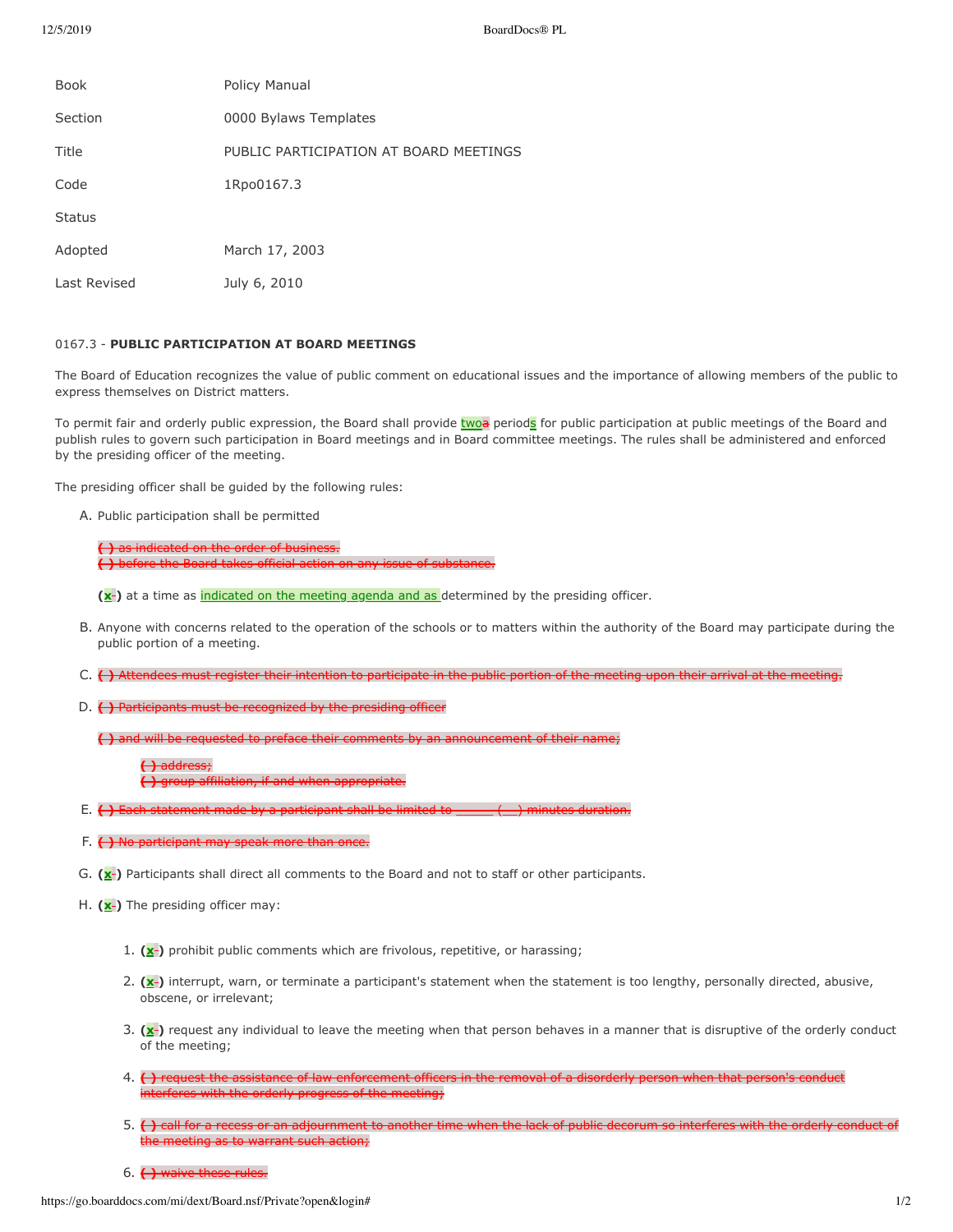**()** with the approval of the Board when necessary for the protection of privacy or the administration of the Board's business.

## General Rules for Public Participation

- 1. Individuals will be recognized by the Board President or presiding chair when it is their opportunity to address the Board.
- 2. Each speaker will be asked to announce his/her name and affiliation before beginning to speak.
- 3. One speaker may not yield his/her time to another. No person may speak more than once at either commentary opportunity. No person may speak more than once on the same subject during a single meeting.
- 4. If a large group plans to attend, they are encouraged to select up to five (5) representatives to speak on their behalf.
- 5. Persons who wish to address the Board at board meetings shall complete a Public Comment Card. Cards are available on the District website, from the Superintendent's office, and at all meeting locations. This form shall be presented to the Board President or presiding chair at the beginning of the meeting.
- 6. Members of the Board and district employees will not answer questions or comments during public participation. Persons requesting an individual response shall note the request on the Public Comment Card and include appropriate contact information.
- 7. Citizens with concerns or complaints about school employees should use the protocol outlined in board policy 9130: Citizen Complaints. Citizens are encouraged to utilize established channels before bringing the matter to the School Board. Employees have contractual and legal rights and may request a closed meeting if complaints reach the Board level.
- 8. Speakers addressing the board shall take into consideration rules of common courtesy. Speakers who make attacks of a personal nature and/or who do not abide by rules of common courtesy will be reminded of such rules by the Board President or presiding chair. Such individuals may be asked to leave the meeting if their behavior is disruptive or interferes with the orderly progress of the meeting.

## **First Public Commentary**

The first public commentary, scheduled near the beginning of all Board meetings, workshops, and committee meetings, shall be limited to an accumulated time of thirty (30) minutes. Time may be extended at the discretion of the Board President or presiding chair.

Individual speakers will be allotted a maximum of five (5) minutes, however, the time may be reduced if a large number of persons wishes to address the Board. In these instances, the number of speakers will be divided equally into the thirty (30)minute time limit. For example, if ten  $(10)$  persons wish to address the Board, each individual will be given three  $(3)$  minutes.

### **Second Public Commentary**

The second opportunity for public commentary, scheduled near the end of all Board meetings, shall be limited to an accumulated time of fifteen (15) minutes. Time may be extended at the discretion of the Board President or presiding chair.

Persons who wish to address the Board during the second opportunity for public participation shall form a line at a location to be designated and will be recognized by the Board President or presiding chair in the order of assembly.

Individuals will be allotted a maximum of three (3) minutes, however, the time may be reduced if a large number of persons wishes o address the Board. In these instances, the number of speakers will be divided equally into the fifteen 15)-minute time limit. For example, if fifteen (15) persons wish to address the Board, each individual will be given one minute.

AudioTape or video recordings are permitted subject to the following conditions:

- A. No obstructions are created between the Board and the audience.
- B. No interviews are conducted in the meeting room while the Board is in session.
- C. No commentary, adjustment of equipment, or positioning of operators is made that would distract either the Board or members of the audience while the Board is in session.

The person operating the recording deviceer should contact the Superintendent prior to the Board meeting to review possible placement of the equipment.

© Neola 2018

Legal M.C.L. 15.263(4)(5)(6), 380.1808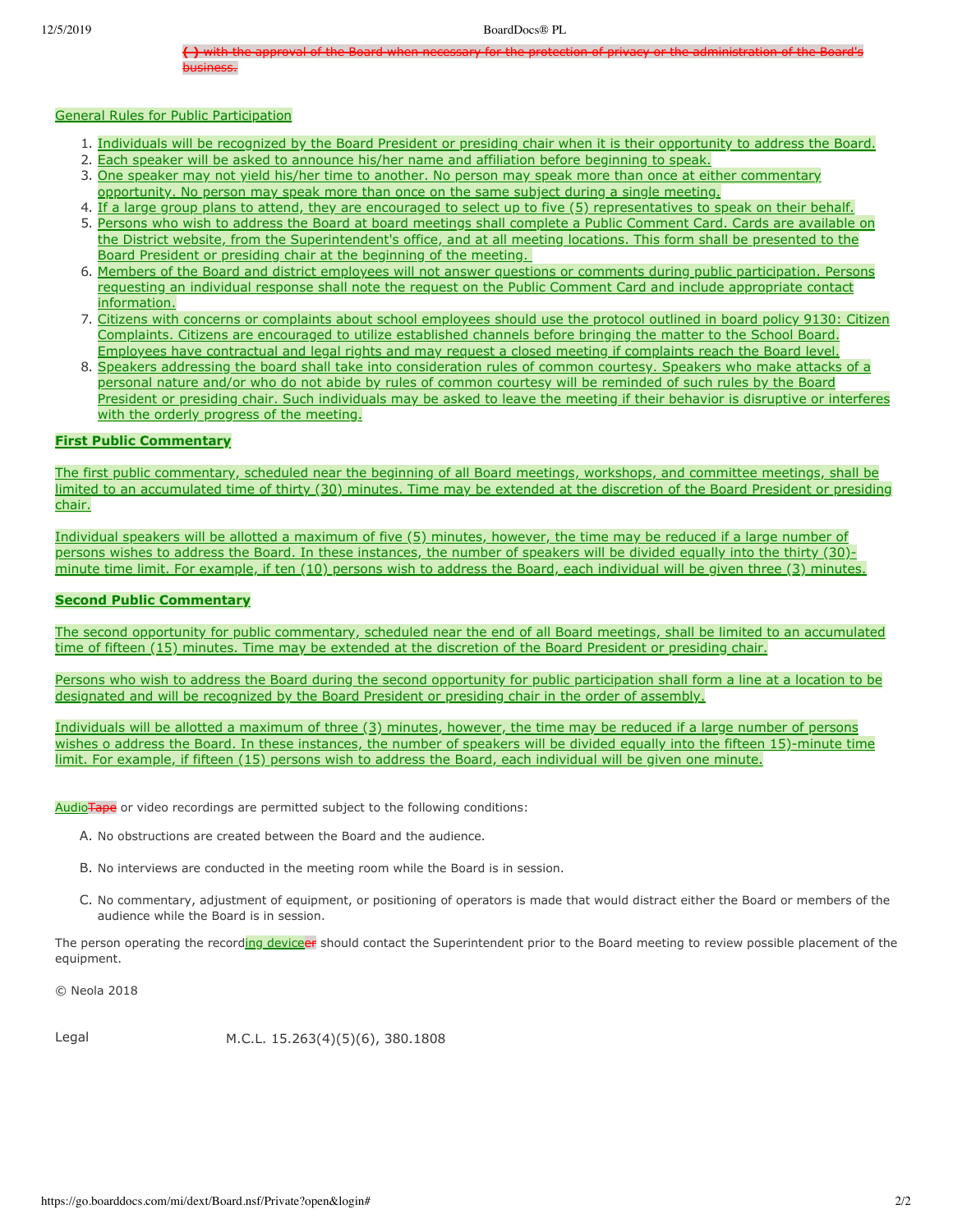| <b>Book</b>   | Policy Manual          |
|---------------|------------------------|
| Section       | 0000 Bylaws Templates  |
| Title         | USE OF ELECTRONIC MAIL |
| Code          | 1Rpo0167.5             |
| <b>Status</b> |                        |
| Adopted       | March 17, 2003         |

## 0167.5 - USE OF ELECTRONIC MAIL

Since  $e^{\frac{E}{k}}$  mail is a form of communication that could conflict with the Open- Meetings Law, it will be used to conduct business of the Board only for the purposes of communicating:

- A. (x-) messages between Board members or between a Board member and employee(s) which do not involve deliberating or rendering a decision on matters pending before the Board;
- B. (x-) possible agenda items between the Superintendent and the Board President, or between Board members and the Board President; +
- C. (x<sup>-</sup>)</sub> times, dates, and places of regular or special Board meetings;
- D.  $\left(\cdot\right)$  a Board meeting agenda or public record information concerning items on the agen
- E. () requests for public record information from a member of the administration, school staff, or community pertaining to District operations;
- F.  $(x<sub>1</sub>)$  responses to questions posed by members of the public, administrators, or school staff.

Under no circumstances shall Board members use eE-mail to discuss among themselves Board business that is only to be discussed in an open meeting of the Board, is part of an executive session, or could be considered an invasion of privacy if the message were to be monitored by another party.

There should be no expectation of privacy for any messages sent by eE-mail. Messages that have been deleted may still be accessible on the hard drive, if the space has not been occupied by other messages. Messages, deleted or otherwise, may be subject to disclosure under the Freedom of Information Act, unless an exemption would apply.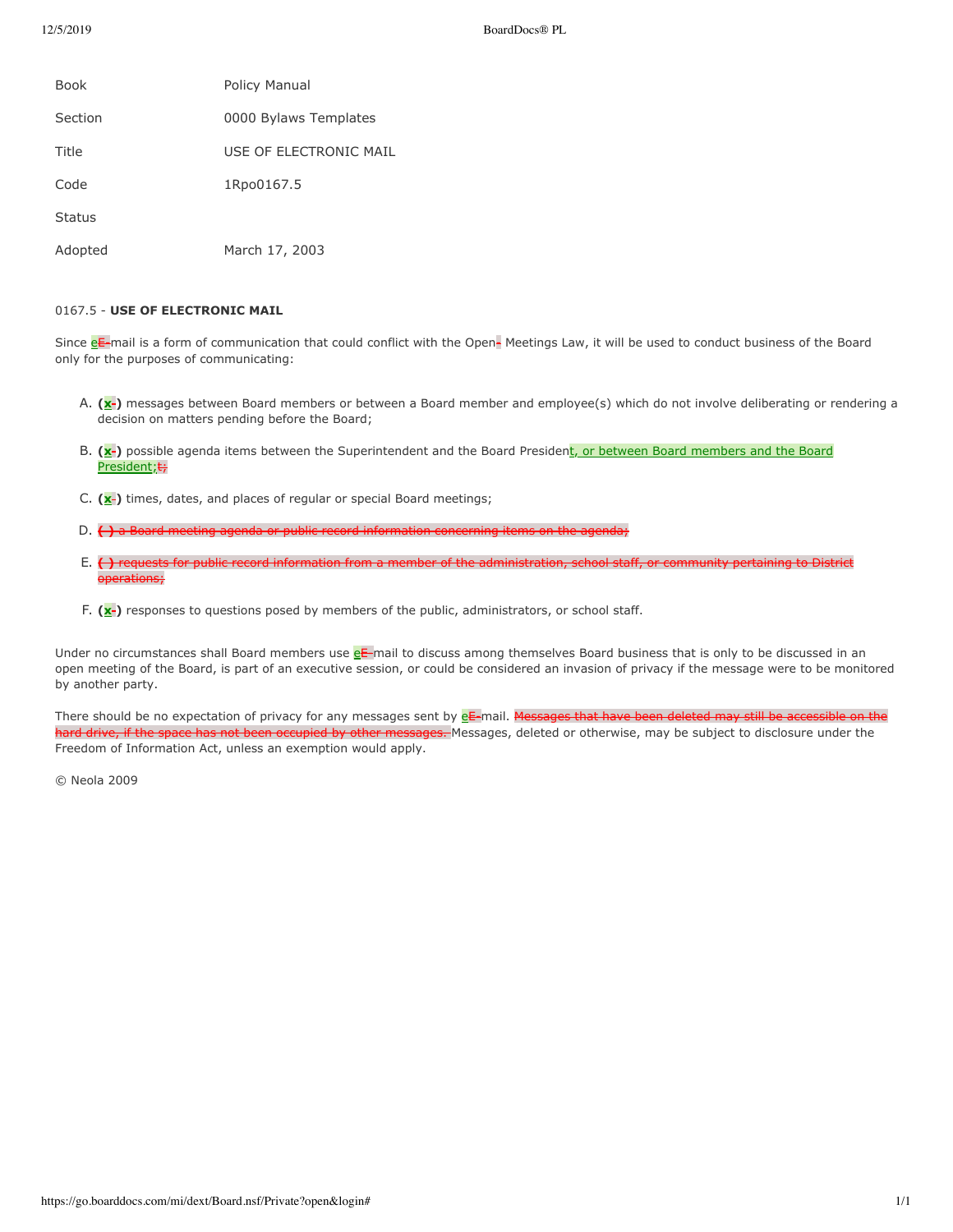| <b>Book</b>   | <b>Policy Manual</b>        |
|---------------|-----------------------------|
| Section       | 0000 Bylaws Templates       |
| Title         | <b>OPEN MEETING MINUTES</b> |
| Code          | 1Rpo0168.1                  |
| <b>Status</b> |                             |
| Adopted       | March 17, 2003              |
| Last Revised  | June 19, 2017               |

# 0168.1 - OPEN MEETING **MINUTES**

The **Superintendent Secretary, or a temporary secretary appointed by the presiding officer,** shall designate a person to keep minutes of each meeting showing the date, time, place, members present, members absent, any decisions made at a meeting open to the public, and the purpose or purposes for which a closed session is called. These minutes must be approved by the Board and endorsed by the Secretary at the next meeting. The minutes shall include all roll-call votes taken at the meeting. Proposed minutes shall be available for public inspection not later than eight (8) business days after the meeting to which the minutes refer. Approved minutes shall be available for public inspection not later than five (5) business days after the meeting at which the minutes are approved. The minutes shall be available for inspection on the District's website or at the Superintendent's office and shall be available for purchase at a fee estimated by the business office to cover the cost of printing and copying.

The Board Secretary shall not include in or with its minutes any personally identifiable information on any student of the District which if released, would prevent the public body from complying with the Family Educational Rights and Privacy Act of 1974.

The official minutes shall be bound together by years and kept in the office of the Board of Education.

Minutes of the preceding meetings shall be approved by the Board as its first order of business at its next meeting.

The minutes shall show only action taken.

**( )** and if requested, remarks of **( )** Board members **( )** administration. **( )** citizens present.

© Neola 2017

Legal M.C.L. 15.269, 380.1201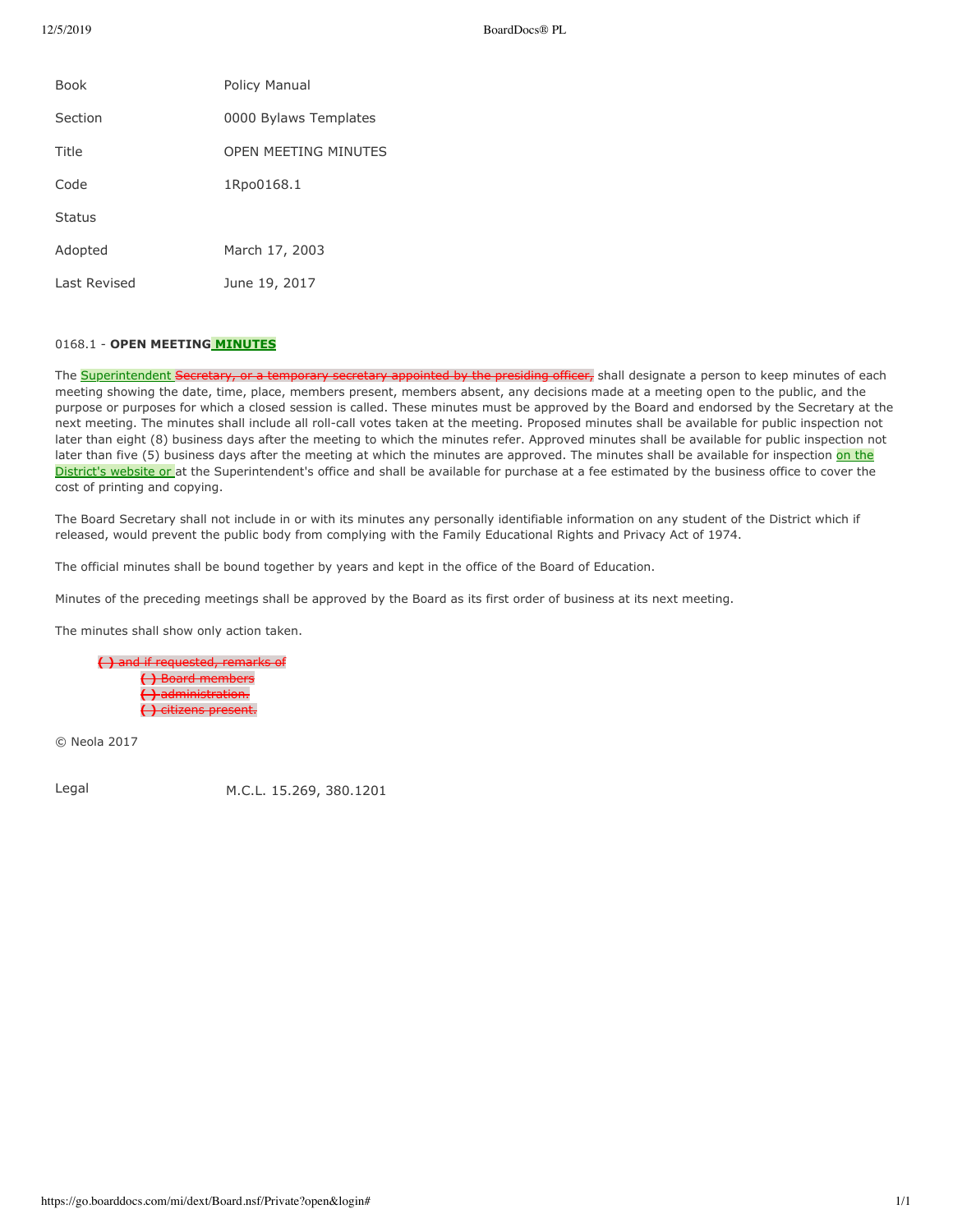| <b>Book</b>   | Policy Manual         |
|---------------|-----------------------|
| Section       | 0000 Bylaws Templates |
| Title         | PRESIDENT             |
| Code          | 1Rpo0171.1            |
| <b>Status</b> |                       |
| Adopted       | March 17, 2003        |

## 0171.1 - **PRESIDENT**

The President of the Board of Education shall:

- A. (x<sup>-</sup>) preside at meetings of the Board;
- B. be the public spokesperson for the Board;
- C. <del>() countersign orders legally drawn by the Secretary upon the Treasurer for money to be disbursed on behalf of the School District;</del> reply to emails and written correspondence on behalf of the Board;
- D. () cause an action to be prosecuted in the name of the District on the Treasurer's bond in case of a breach of a condition of the bond;
- E.  $(\underline{x}$ -) perform other duties appropriate to the office of the President.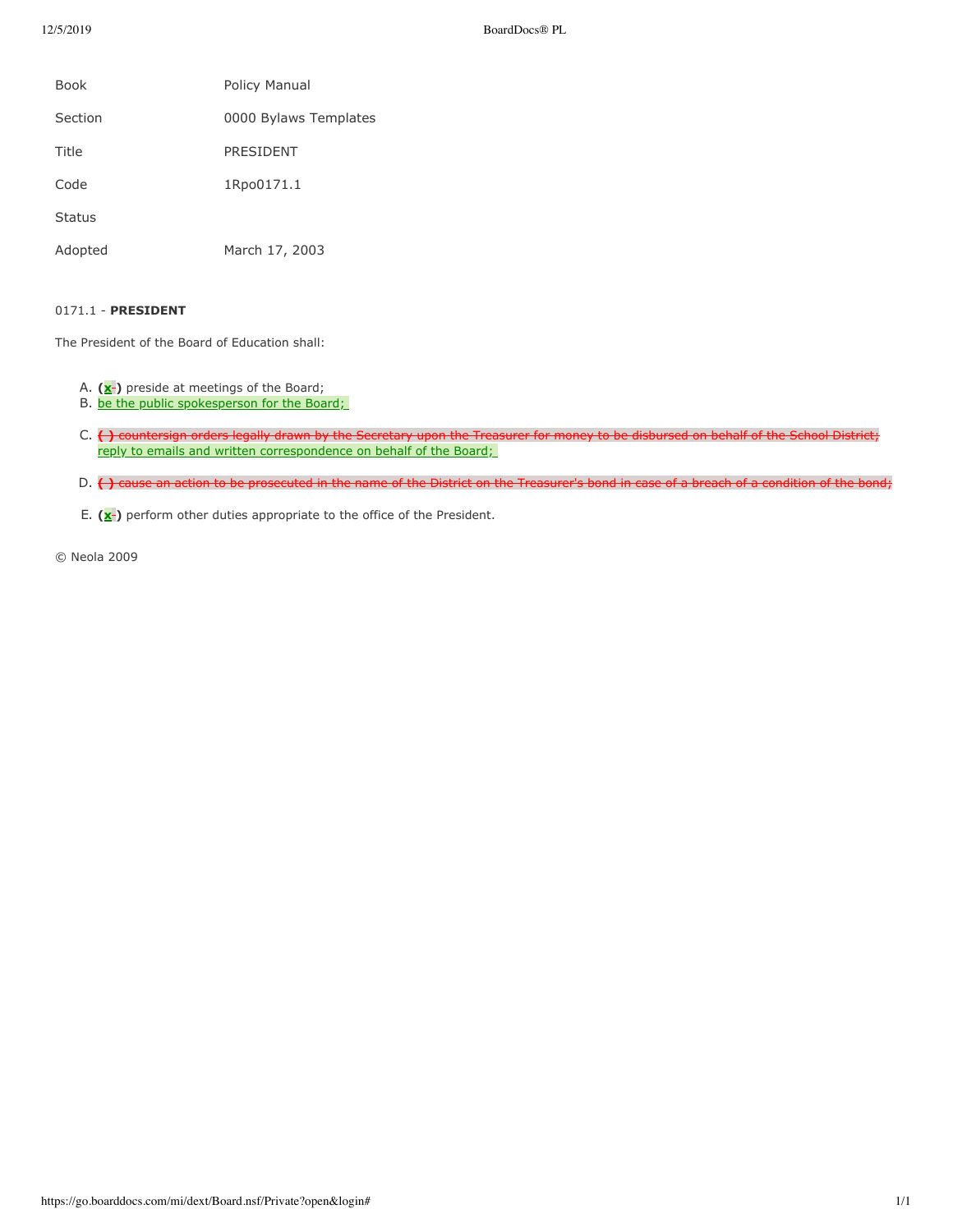| Book          | <b>Policy Manual</b>  |
|---------------|-----------------------|
|               |                       |
| Section       | 0000 Bylaws Templates |
| Title         | <b>VICE-PRESIDENT</b> |
| Code          | 1Rpo0171.2            |
| <b>Status</b> |                       |
| Adopted       | March 17, 2003        |

## 0171.2 - **VICE-PRESIDENT**

The Vice-President of the Board of Education shall:

- A.  $(\mathbf{x}$  preside at meetings of the Board when the President is not able to attend;
- B. (x<sup>-</sup>) perform other duties appropriate to the office of Vice-President as the Board determines;
- C.  $\leftrightarrow$  in case of a vacancy in the office of President, succeed to the office of President for the balance of the unexpired term.
- D. assume all responsibilities and duties of the President in his/her absence. Absence shall be defined as: when notified by the President of their inability to be present to perform their duties; or by a vote of the Board if the President is incapacitated; or during a vacancy in the office of President.

© Neola 2009

Legal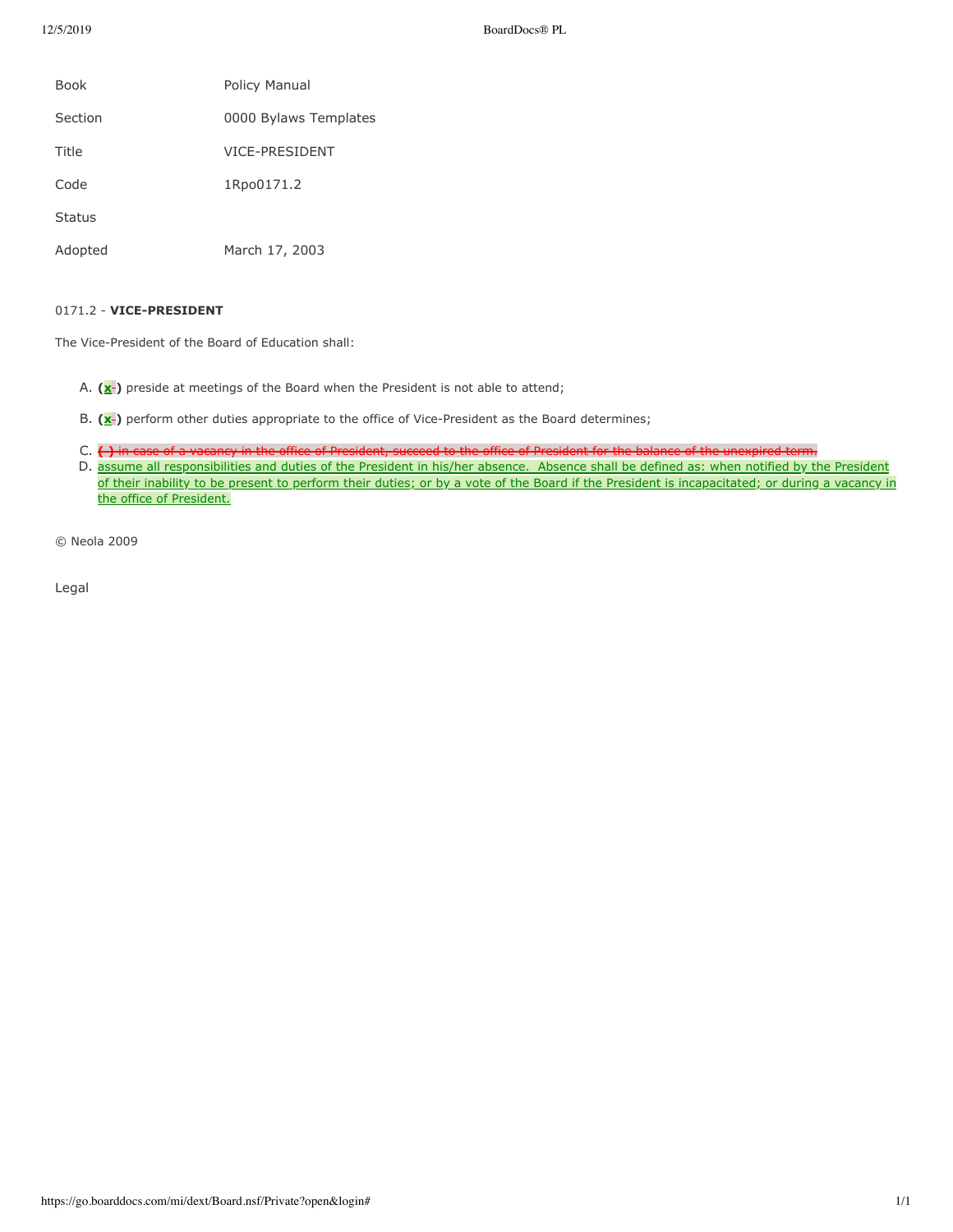| <b>Book</b>   | Policy Manual         |
|---------------|-----------------------|
| Section       | 0000 Bylaws Templates |
| Title         | <b>SECRETARY</b>      |
| Code          | 1Rpo0171.3            |
| <b>Status</b> |                       |
| Adopted       | March 17, 2003        |

## 0171.3 - **SECRETARY**

The Secretary of the Board of Education shall:

- A. (x<sup>-</sup>) preside over meetings of the Board when both the President and Vice President are unable to attend; act as clerk at meetings of the Board;
- B. (x<sup>-</sup>)</sub> record and sign the minutes of meetings, orders, resolutions, and other proceedings of the Board in proper record books;
- C. ( ) prepare the annual report of the District and other reports required by the State Board;
- D.  $\leftrightarrow$  draw and sign orders upon the District Treasurer for money to be disbursed by the School District and each order shall be p numbered and dated, shall specify the sources of the funds called for, the purpose for which, and the fund upon which the order is drawn;
- E. () preserve and file copies of reports, books, papers, and other documents belonging to the office of the secretary or to the School District, and deliver them to a successor in office;
- F.  $(\mathbf{x}$ ) perform other duties required by law or by the Board.